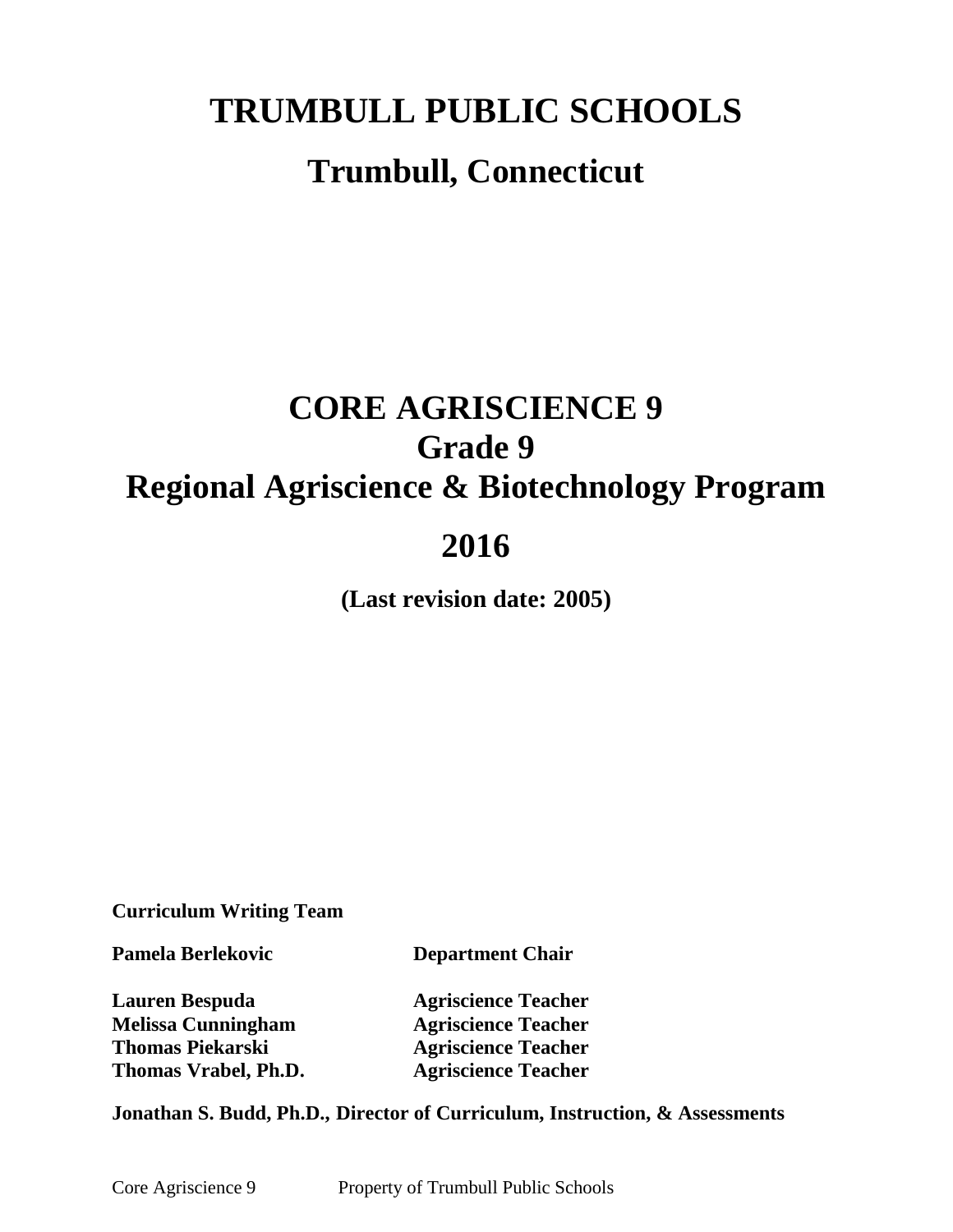## **Core Agriscience 9** Grade 9 **Table of Contents**

The Trumbull Board of Education will continue to take Affirmative Action to ensure that no persons are discriminated against in its employment.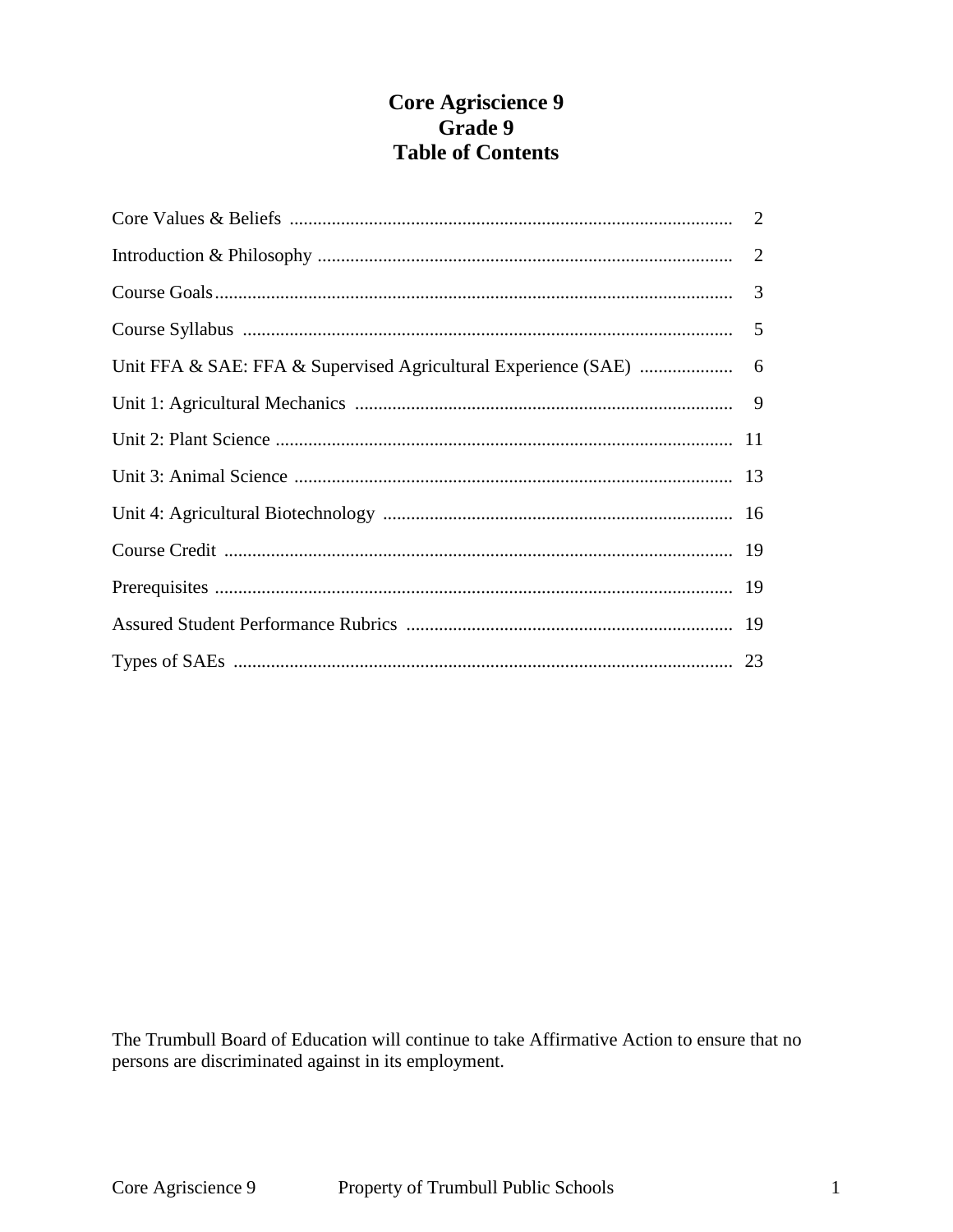## **CORE VALUES AND BELIEFS**

The Trumbull High School community engages in an environment conducive to learning which believes that all students will **read and write effectively**, therefore communicating in an articulate and coherent manner. All students will participate in activities **that present problemsolving through critical thinking**. Students will use technology as a tool applying it to decision making. We believe that by fostering self-confidence, self-directed and student-centered activities, we will promote **independent thinkers and learners**. We believe **ethical conduct** to be paramount in sustaining the welcoming school climate that we presently enjoy.

Approved 8/26/2011

## **INTRODUCTION & PHILOSOPHY**

The Trumbull Agriscience Program is a four-year sequence of instruction. The first two years are introductory and exploratory; students are exposed to the major areas within the broad field of agriculture and agriscience. Students select an area of concentration in which they will specialize during their junior and senior years.

Agriscience 9 covers all areas that are now being offered within the Agriscience program. A student enters the course at any of the four main units, and during the year has the opportunity to explore all four areas: agricultural mechanics, plant science, animal science, and agricultural biotechnology. In addition, the program focuses on the development of leadership and entrepreneurial skills, career preparation, and activities that allow students to apply their classroom learning in authentic situations.

The Trumbull Agriscience Program is based on a comprehensive agriscience model. This instructional triad model provides the agriscience student with appropriate classroom/laboratory instruction, personal development through FFA (intra-curricular) leadership activities, and Supervised Agricultural Experiences (SAE). These three components are integrated so they complement each other, illustrating the dynamic nature of the Agriscience program.

The classroom/laboratory experience is the foundation of the Agriscience program. With increased attention on connecting school-based and work-based learning, the instructional program teaches context as well as content in order to prepare the agriscience student for careers and lifelong learning.

FFA (intra-curricular) activities and award programs bring learning to life and allow students to apply knowledge and skills learned in the classroom and laboratory. This gives the agriscience student experience and practice in leadership development as he/she engages in a variety of competitive activities.

The Supervised Agricultural Experience program (SAE) is a work-based learning experience that helps prepare the agriscience student for useful, interesting and challenging careers. It provides both hands-on experience and career exploration.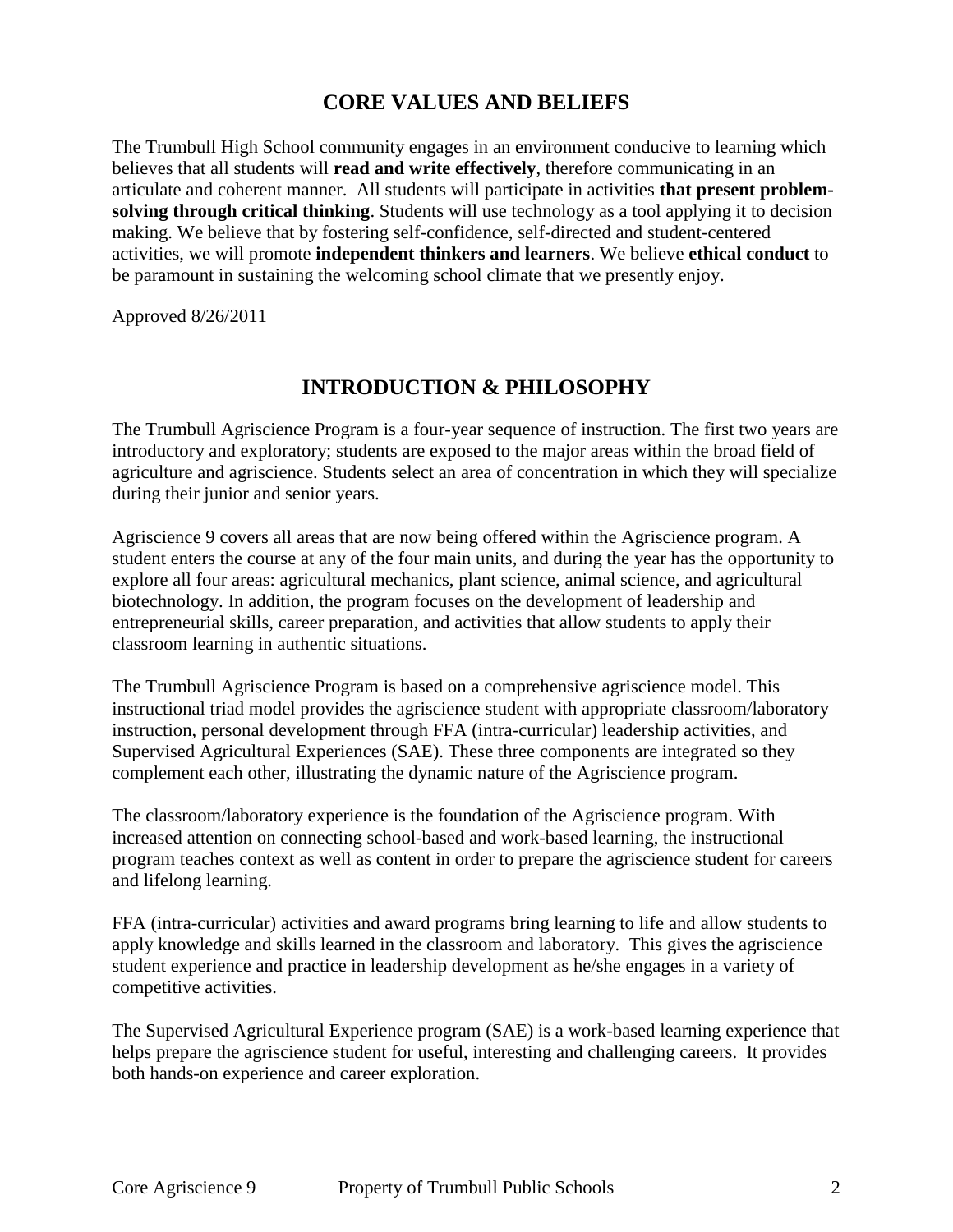## **COURSE GOALS**

The following course goals derive from the 2014 Connecticut State Department of Education Agricultural Science and Technology Education Standards.

| <b>CR-FS.01</b> | Examine the importance of health management systems in organizations and their<br>importance to performance and regulatory safety, and environmental compliance.       |  |  |
|-----------------|------------------------------------------------------------------------------------------------------------------------------------------------------------------------|--|--|
| CT-FS.02.       | Demonstrate those qualities, attributes, and skills necessary to succeed in, or<br>further prepare for, a chosen career.                                               |  |  |
| CT-FS.03        | Utilize economic principles to establish and manage an AFNR [Agriculture, Food,<br>and Natural Resources] enterprise.                                                  |  |  |
| CT-FS.04        | Apply principles of environment science.                                                                                                                               |  |  |
| <b>CT-FS.05</b> | Apply safety/health practices to AFNR worksites.                                                                                                                       |  |  |
| CT-FS.06        | Utilize and maintain tools used in AFNR.                                                                                                                               |  |  |
| CT-FS.07        | Utilize appropriate management planning principles in AFNR business<br>enterprises.                                                                                    |  |  |
| CT-FS.08        | Utilize technology within AFNR.                                                                                                                                        |  |  |
| <b>CT-FS.09</b> | Utilize scientific inquiry as an investigative method.                                                                                                                 |  |  |
| CT-FS.10        | Compare and contrast issues affecting the AFNR industry.                                                                                                               |  |  |
| CT-FS.11        | Examine roles within teams, work units, departments, organizations, inter-<br>organizational systems, and the larger environment.                                      |  |  |
| CT-FS.12        | Identify how key organizational structures and processes affect organizational<br>performance and the quality of products and services.                                |  |  |
| CT-LS.01        | Acquire the skills necessary to positively influence others.                                                                                                           |  |  |
| CT-LS.02        | Develop a skill set to enhance the positive evolution of the whole person.                                                                                             |  |  |
| CT-LS.03        | Demonstrate those qualities, attributes, and skills necessary to succeed in, or<br>further prepare for, a chosen career while effectively contributing to society.     |  |  |
| CT-LS.04        | Understand the concepts, strategies, and tools needed which contribute to premier<br>leadership, personal growth, and career success through the participation in FFA. |  |  |
|                 | The following course goals derive from the 2016 FFA Manual.                                                                                                            |  |  |
| $CS-M$          | Communication: Effectively interact with others in personal and professional<br>settings.                                                                              |  |  |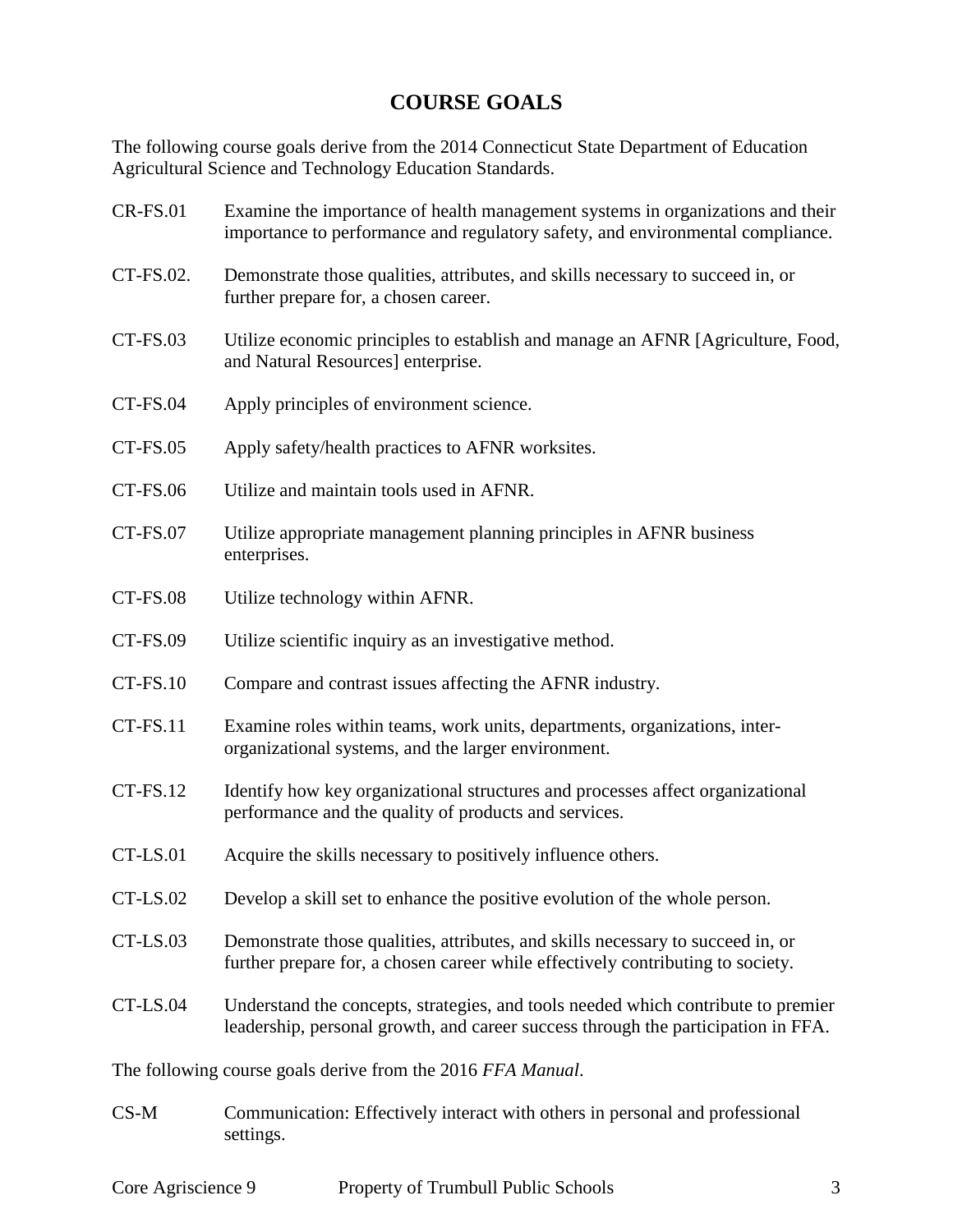| $PG-H$        | Social Growth: Successfully interact with others and adapt to various social<br>situations.                                                                                                                                                                               |
|---------------|---------------------------------------------------------------------------------------------------------------------------------------------------------------------------------------------------------------------------------------------------------------------------|
| PL-A          | Action: Assume responsibility and take the necessary steps to achieve the desired<br>results, no matter what the goal or task at hand.                                                                                                                                    |
| PL-D          | Character: Conduct oneself appropriately in relation to others regardless of the<br>situation.                                                                                                                                                                            |
| <b>CRP.01</b> | Act as a responsible and contributing citizen and employee. Career-ready<br>individuals understand the obligations and responsibilities of being a member of a<br>community, and they demonstrate this understanding every day through their<br>interactions with others. |
| <b>CRP.02</b> | Apply appropriate academic and technical skills. Career-ready individuals readily<br>access and use the knowledge and skills acquired through experience and<br>education to be more productive.                                                                          |
| <b>CRP.04</b> | Communicate clearly, effectively, and with reason. Career-ready individuals<br>communicate thoughts, ideas, and action plans with clarity, whether using written,<br>verbal, and/or visual methods.                                                                       |
| <b>CRP.09</b> | Model integrity, ethical leadership and effective management. Career-ready<br>individuals readily recognize problems in the workplace, understand the nature of<br>the problem, and devise effective plans to solve the problem.                                          |

The following course goals derive from the 2010 Connecticut Core Standards.

| CCSS.ELA-Literacy.RI.9-10.3 | Analyze how the author unfolds an analysis or series of<br>ideas or events, including the order in which the points<br>are made, how they are introduced and developed, and<br>the connections that are drawn between them.                            |
|-----------------------------|--------------------------------------------------------------------------------------------------------------------------------------------------------------------------------------------------------------------------------------------------------|
| CCSS.ELA-Literacy.W.9-10.4  | Produce clear and coherent writing in which the<br>development, organization, and style are appropriate to<br>task, purpose, and audience.                                                                                                             |
| CCSS.ELA-Literacy.W.9-10.6  | Use technology, including the Internet, to produce,<br>publish, and update individual or shared writing<br>products, taking advantage of technology's capacity to<br>link to other information and to display information<br>flexibly and dynamically. |
| CCSS.ELA-Literacy.SL.9-10.6 | Adapt speech to a variety of contexts and tasks,<br>demonstrating command of formal English when<br>indicated or appropriate.                                                                                                                          |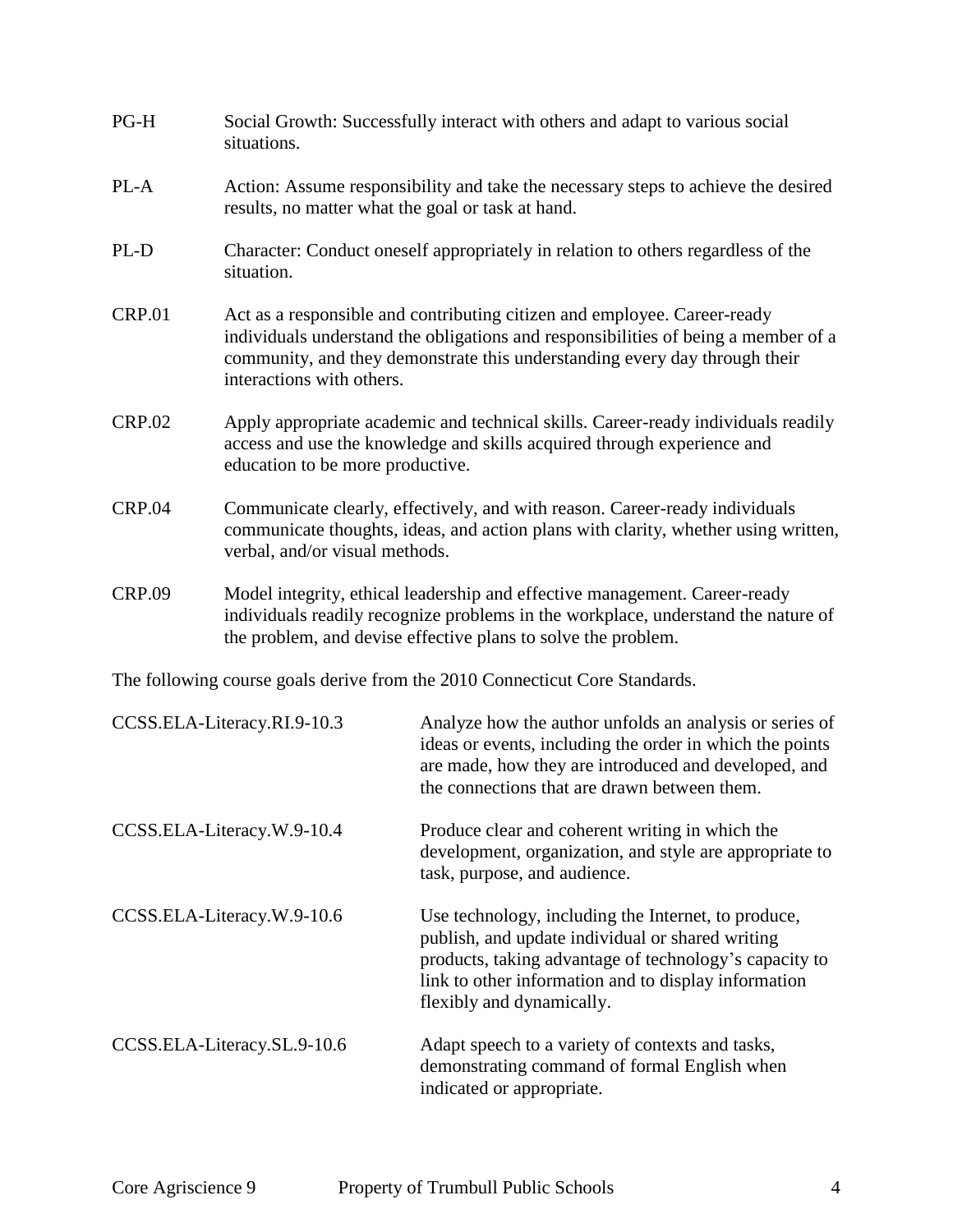## **COURSE SYLLABUS**

#### **Course Name**

Core Agriscience 9

#### **Level**

Advanced College-Preparatory

#### **Prerequisites**

Intention to enroll in the full four-year Agriscience Program sequence. Active participation in FFA and a Supervised Agriscience Experience (SAE) program required.

#### **Materials Required**

None

#### **General Description of the Course**

Core Agriscience 9 is designed for students to explore the broad field of agriculture. This essential course emphasizes technical communication, processing, and college-ready skill enhancement necessary to progress through upper-level course work. Some of the areas that will be explored include, but are not limited to, the following: Plant Science, Animal Science, Food Science, Natural Resource and Environment, Agriculture Mechanics, and Agribusiness. All students are required to participate in the FFA and have a Supervised Agriscience Experience (SAE) program.

#### **Assured Assessments**

- Participation in the FFA
- Development of the SAE plan
- Quizzes, tests, and projects
- Active class participation
- Written and oral presentations
- Laboratory reports

#### **Core Texts**

- Burton, L. DeVere, and Elmer L. Cooper. *Agriscience: Fundamentals & Applications*. 2nd ed. New York: Delmar, 1995. Print.
- Herren, Ray V., and Elmer L. Cooper. *Agricultural Mechanics: Fundamentals & Applications*. 4<sup>th</sup> ed. New York: Delmar, 2002. Print.
- Kausch, Albert P. *The Way We Work with Life*. PowerPoint Educational Presentation, 2001. Print.
- Reiley, H. Edward, and Carroll L. Shry, Jr. *Introductory Horticulture*. 7<sup>th</sup> ed. Albany. NY: Delmar, 2007. Print.
- University of Nebraska Crop Lessons. UNLA Internet Educational Service.
- Current *FFA Student Handbook*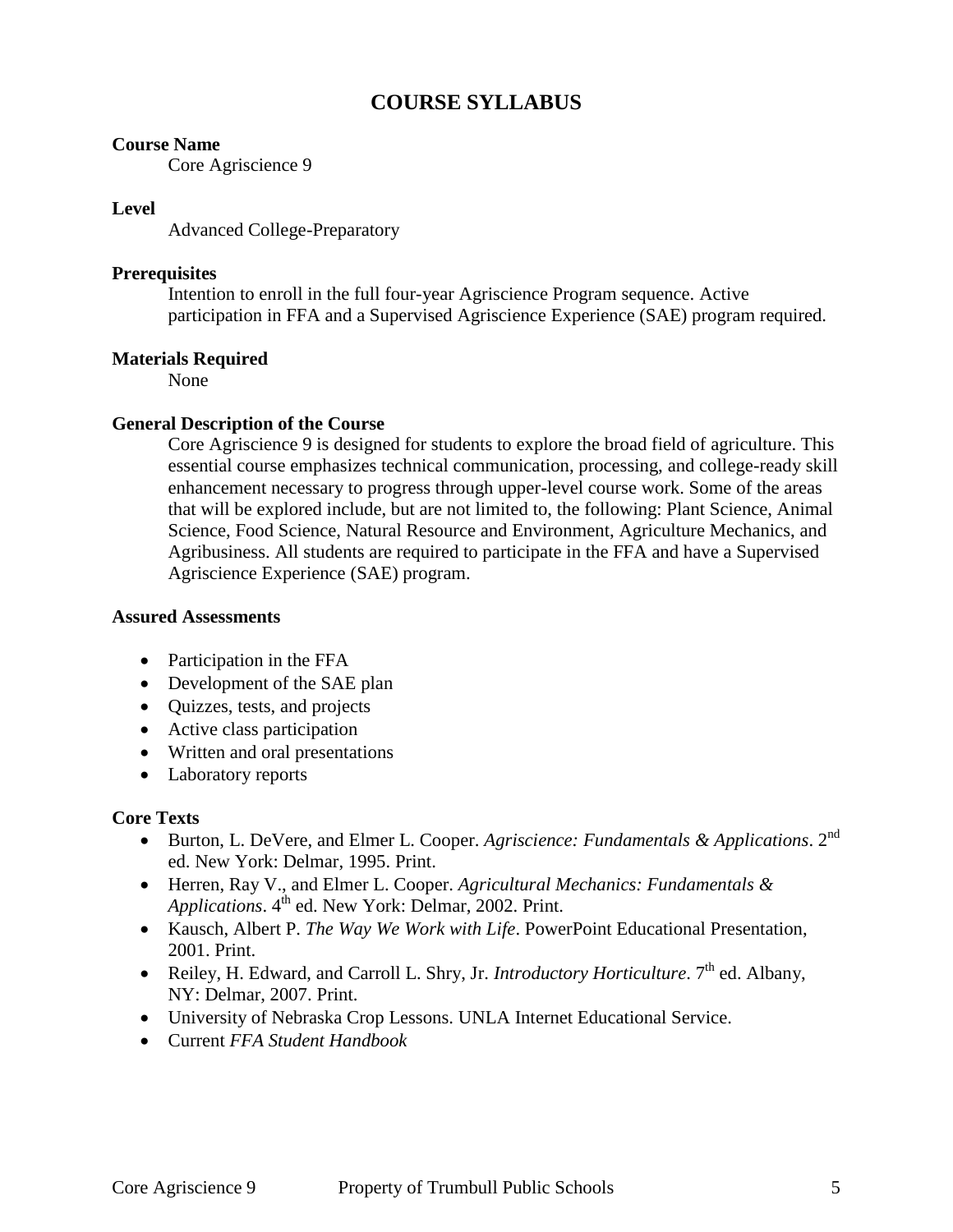## **UNIT FFA & SAE FFA & Supervised Agricultural Experience (SAE)**

As part of Trumbull's Regional Agriscience & Biotechnology Program, students are introduced to FFA and the Supervised Agricultural Experience (SAE) program, an ongoing Unit throughout Core Agriscience 9.

The FFA youth organization is an integral part of the Agriscience & Biotechnology Program. Through various activities, students develop skills in leadership and personal growth. They practice the leadership and human relations skills critical for personal growth and career success. They demonstrate interpersonal skills in teamwork, communications, human relations, and social interactions. The student experience is based on the FFA model, which provides incentives and recognition for outstanding achievement.

In Core Agriscience 9, the FFA/Leadership component is integrated into all four marking periods, with students participating in FFA meetings, leadership workshops, Agriscience field trips, fundraising activities, and other events sponsored by the Agriscience Program. Students spend time each marking period studying FFA/Leadership components using the FFA Student Handbook, meeting with FFA Officers from their chapter and from the State-level FFA organization, and classroom discussion led by their Agriscience teachers. FFA/Leadership participation is ten percent of a student's grade each marking period and is based on each student's attendance at one Chapter FFA meeting, and participation in two Agrisciencesponsored activities that marking period.

The FFA/Leadership component allows students to explore styles of leadership and qualities of successful leaders. They practice communication, problem-solving, and decision-making skills while learning about their roles in organizing and maintaining a successful FFA Chapter and in planning for their grades 9 and 10 Supervised Agricultural Experience Program.

Their fourth quarter, students begin looking at and planning their Supervised Agricultural Experience (SAE). An SAE is a work-based learning experience to help prepare students for useful, interesting and challenging careers. The four main categories of SAE are: Exploratory, Research/Experimentation and Analysis, Ownership/Entrepreneurship, and Placement. See details in the Appendix of this Curriculum Guide. The SAE plan is 10% of the student's fourthquarter grade.

#### **Unit Goals**

At the completion of this unit, students will:

| $CS-M$ | Communication: Effectively interact with others in<br>personal and professional settings.                                                 |
|--------|-------------------------------------------------------------------------------------------------------------------------------------------|
| PG-H   | Social Growth: Successfully interact with others and<br>adapt to various social situations.                                               |
| PL-A   | Action: Assume responsibility and take the necessary<br>steps to achieve the desired results, no matter what the<br>goal or task at hand. |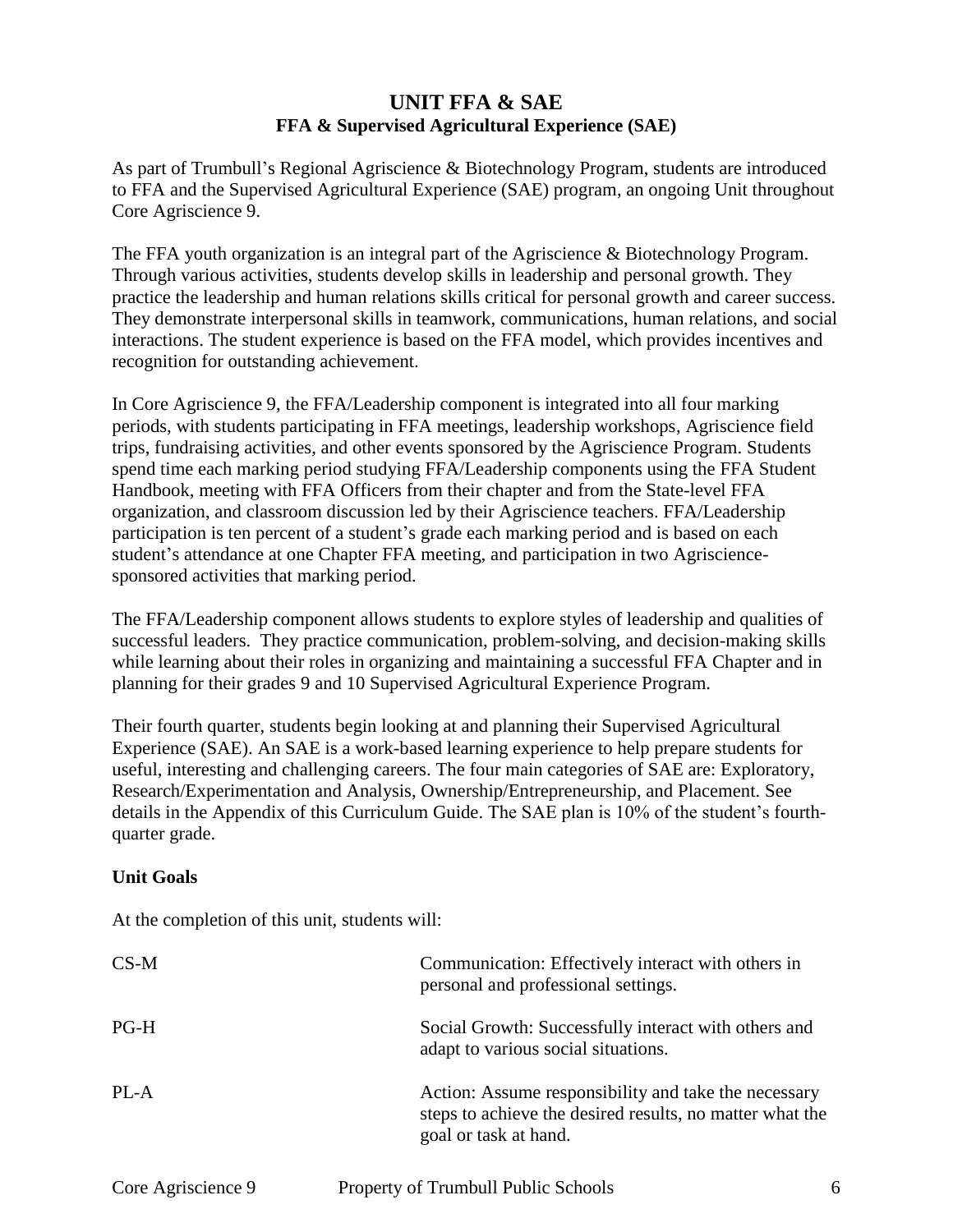| PL-D                        | Character: Conduct oneself appropriately in relation to<br>others regardless of the situation.                                                                                                                                                                               |
|-----------------------------|------------------------------------------------------------------------------------------------------------------------------------------------------------------------------------------------------------------------------------------------------------------------------|
| CCSS.ELA-Literacy.RI.9-10.3 | Analyze how the author unfolds an analysis or series of<br>ideas or events, including the order in which the points<br>are made, how they are introduced and developed, and<br>the connections that are drawn between them.                                                  |
| CCSS.ELA-Literacy.W.9-10.4  | Produce clear and coherent writing in which the<br>development, organization, and style are appropriate to<br>task, purpose, and audience.                                                                                                                                   |
| CCSS.ELA-Literacy.W.9-10.6  | Use technology, including the Internet, to produce,<br>publish, and update individual or shared writing<br>products, taking advantage of technology's capacity to<br>link to other information and to display information<br>flexibly and dynamically.                       |
| CCSS.ELA-Literacy.SL.9-10.6 | Adapt speech to a variety of contexts and tasks,<br>demonstrating command of formal English when<br>indicated or appropriate.                                                                                                                                                |
| <b>CRP.01</b>               | Act as a responsible and contributing citizen and<br>employee. Career-ready individuals understand the<br>obligations and responsibilities of being a member of a<br>community, and they demonstrate this understanding<br>every day through their interactions with others. |
| <b>CRP.02</b>               | Apply appropriate academic and technical skills.<br>Career-ready individuals readily access and use the<br>knowledge and skills acquired through experience and<br>education to be more productive.                                                                          |
| <b>CRP.04</b>               | Communicate clearly, effectively, and with reason.<br>Career-ready individuals communicate thoughts, ideas,<br>and action plans with clarity, whether using written,<br>verbal, and/or visual methods.                                                                       |
| <b>CRP.09</b>               | Model integrity, ethical leadership and effective<br>management. Career-ready individuals readily<br>recognize problems in the workplace, understand the<br>nature of the problem, and devise effective plans to<br>solve the problem.                                       |

## **Unit Essential Questions**

- What personal, leadership, and career development skills can be developed through participation in FFA?
- What careers are available in the agricultural industry?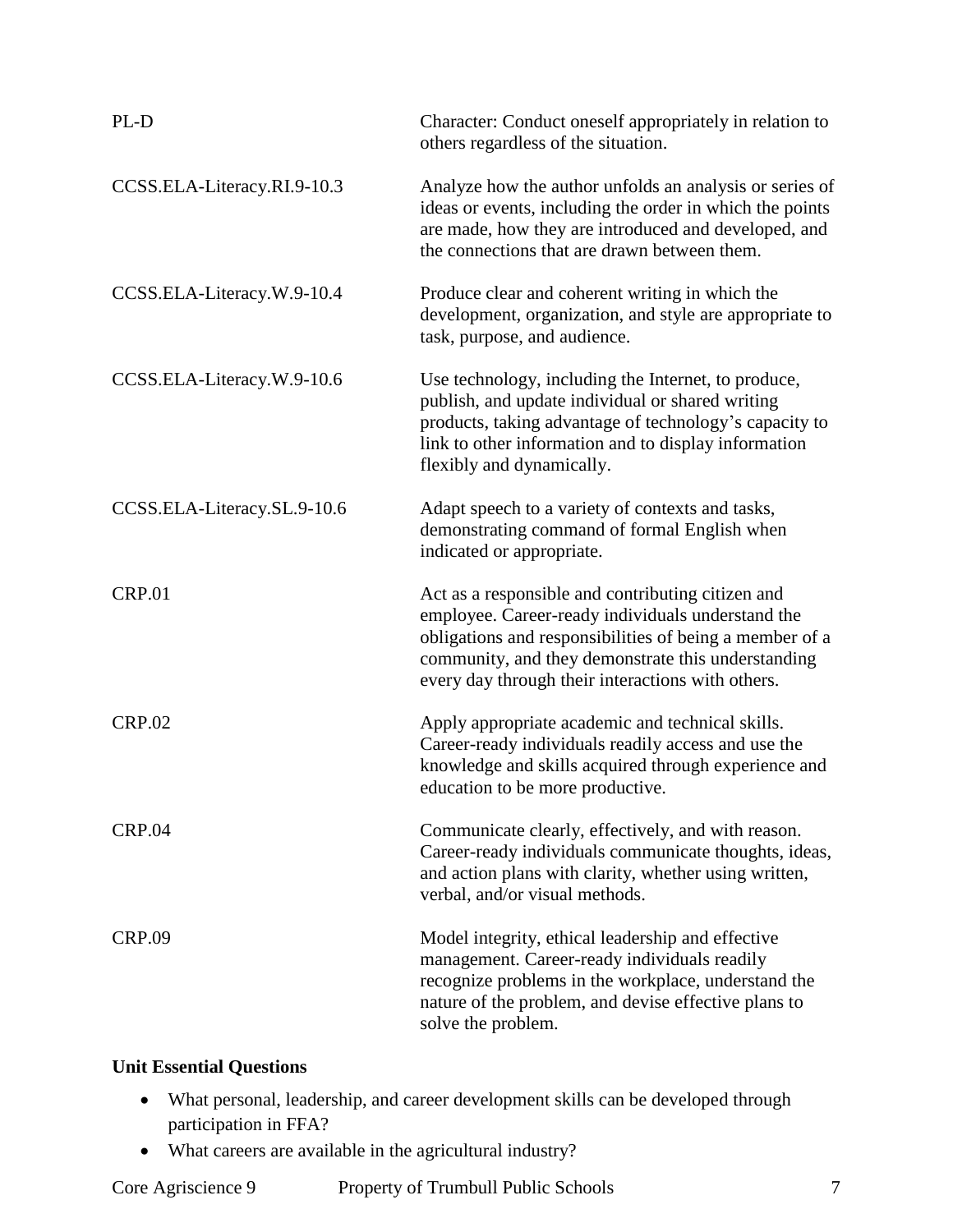#### **Scope and Sequence**

- Practice of opening/closing ceremonies and speaking/writing the FFA Creed paragraphs within the class
- Participation in FFA activities in which students not only learn new things but meet other students
- Participation in FFA activities such as a dog wash or a plant sale
- Participation in FFA activities such as a Fall Festival or Farm Fair
- Reading of the *FFA Student Handbook* and relevant agriscience readings
- Creation of a career project or organized notebook
- Finding and gaining of an appropriate SAE project

#### **Assured Assessments**

- Announced and unannounced quizzes and tests
- Reference readings, exercises, and worksheets
- Notebook checks
- Career projects scored with the weight of a test
- Homework assignments and quizzes related to the FFA Creed
- The SAE plan (10% of fourth-quarter grade)

#### **Resources**

Core

Current *FFA Student Handbook*. Print.

#### **Time Allotment**

Each marking period, 5 days of the class should be devoted to FFA and/or SAE:

| <b>Marking Period 1</b>                |         |
|----------------------------------------|---------|
| FFA mission, motto, 3-circle structure | 1 day   |
| FFA emblem                             | 1 day   |
| FFA meeting (opening $& closing$ )     | $1$ day |
| FFA official dress                     | $1$ day |
| Proficiency Areas                      | $1$ day |
|                                        |         |
| <b>Marking Period 2</b>                |         |
| FFA Creed paragraph 1                  | 1 day   |
| FFA Creed paragraph 2                  | $1$ day |
| FFA Creed paragraph 3                  | $1$ day |
| FFA Creed paragraph 4                  | 1 day   |
| FFA Creed paragraph 5                  | 1 day   |
|                                        |         |
| Marking Period 3                       |         |
| <b>Greenhand Degree</b>                | 5 days  |
|                                        |         |
| <b>Marking Period 4</b>                |         |
| SAE plan development                   | 5 days  |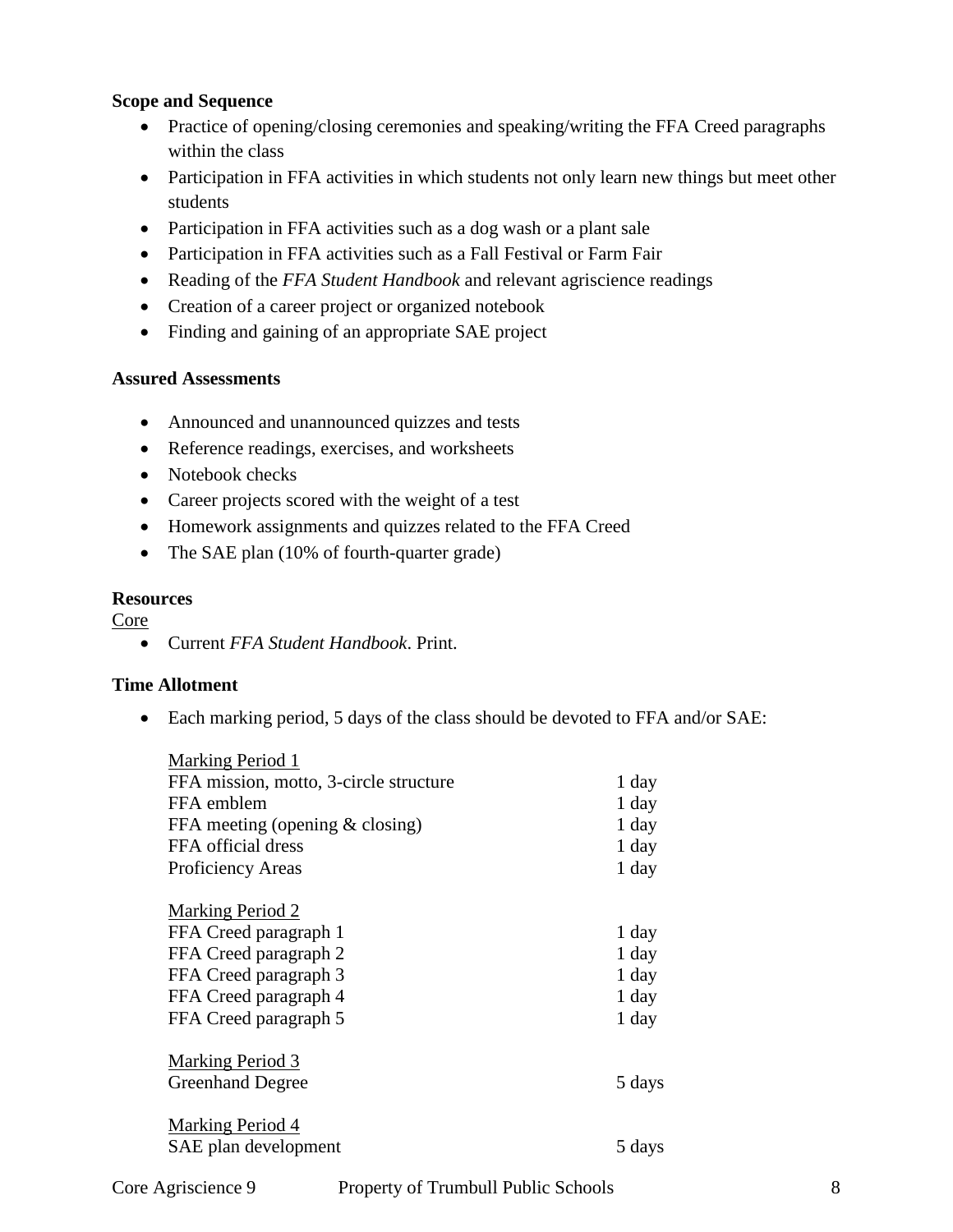## **UNIT 1 Agricultural Mechanics**

In the Unit, students will develop skills in basic hand tool identification and use. They will practice proper safety, identification, and use of hand tools through hands-on projects. They will demonstrate interpersonal skills in teamwork, communications, human relations, and social interactions as they apply to a working "shop" environment. Students will be introduced to the many career opportunities ahead of them in an area related to agricultural mechanics.

Students will learn how a workshop is set up to provide maximum safety and efficiency. The main focus is hand tool identification, safety and use, providing a foundation for future concepts and techniques. In addition, students are given background on the "old world" process of tooling and the new and emerging technologies discovered every day.

#### **Unit Goals**

At the completion of this unit, students will:

- 1. Understand the concepts, tools, and strategies for proper fire safety and fire prevention in a workshop.
- 2. Understand the potential for personal injury in a workshop and agricultural setting, and the strategies and techniques used to prevent personal injury.
- 3. Interpret appropriate material safety data sheets for given substances.
- 4. Develop proper measuring skills and understand the importance of taking accurate measurements when working on a project.
- 5. Develop basic skills in identification and safe use of hand tools found in a workshop.
- 6. Determine how mechanical skills, concepts, and principles are used in agriculture and related occupations.
- 7. Identify, choose, and apply appropriate finishing techniques for a given project.
- 8. Develop communication and interpersonal skills with others in a work environment.

#### **Unit Essential Questions**

- What is Agricultural Mechanics?
- How does Agricultural Mechanics relate to me, my community, the United States, and the world?
- What safety measures need to be taken in the agricultural setting?
- Which tools are appropriate for certain tasks in Agricultural Mechanics?
- How can mechanical information be evaluated, mapped, and communicated?
- What steps are involved in creating a project completely by hand?
- What mechanics-based careers exist in the agricultural industry?

#### **Scope and Sequence**

- 1. Class discussion of fire safety with handouts, visual aids, and walking tour of workshop
- 2. Class discussion of personal safety, hazards and safeguards in our workshop, hazards and safeguards in the agriscience industry, accident prevention, and response to accidents
- 3. Class discussion and annotation of MSDS examples
- 4. Class discussion of layout tools and how to use them; practice reading and drawing with rulers; measuring tasks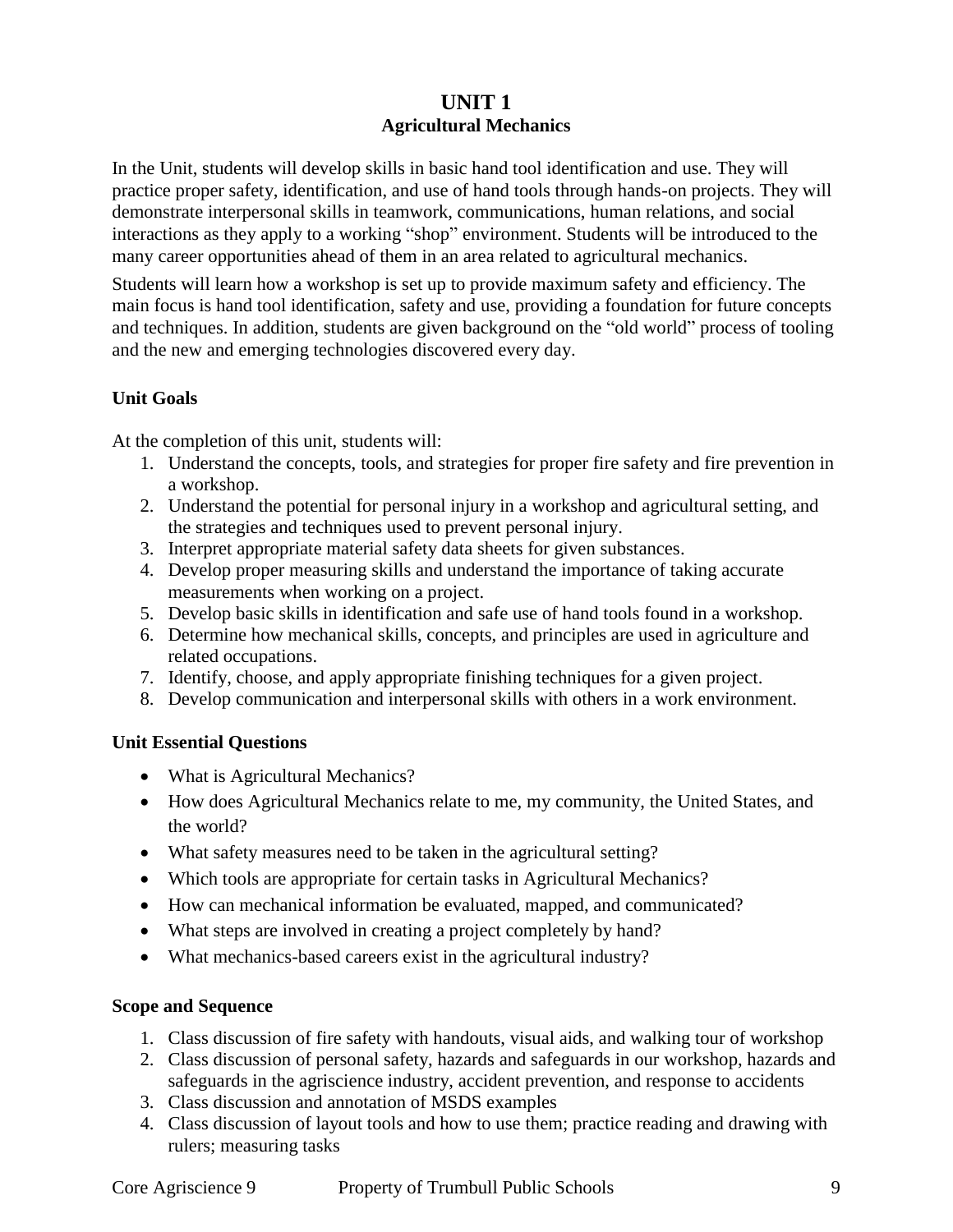- 5. Class discussion and hands-on practice with layout tools
- 6. Class discussions and career exploration project
- 7. Class discussion and demonstration of available finishes and proper techniques
- 8. Use of appropriate communication skills to work with others in a workshop

#### **Assured Assessments**

- 1. Successful completion of fire safety quiz
- 2. Successful completion of personal safety quiz with signature of parent/guardian; various writing prompts
- 3. Completion of MSDS poster assignment
- 4. Successful completion of measurement quiz; various drawings completed by hand; participation in measurements relay
- 5. Student use of tools through various projects and successful completion of hand tool identification quiz
- 6. Completion of individual agricultural mechanics career exploration project
- 7. Completion of two shop projects
- 8. Class participation during discussions and effective skills shown throughout the unit that a student can productively work with others

#### **Resources**

#### Core

 Herren, Ray V., and Elmer L. Cooper. *Agricultural Mechanics: Fundamentals & Applications*.  $4^{th}$  ed. New York: Delmar, 2002. Print.

#### **Time Allotment**

|       | 45 days                                        |                    |
|-------|------------------------------------------------|--------------------|
|       | Introduction                                   | 2 days             |
| 1./2. | Personal, shop, & fire safety                  | 5 days             |
| 3.    | <b>MSDS</b>                                    | 1 day              |
| 4.    | Drawings & sketches                            | 2 days             |
| 5.    | Measuring                                      | 4 days             |
| 6.    | Tool identification                            | 4 days             |
| 7.    | Projects & finishing                           | 20 days            |
| 8.    | Career opportunities in agricultural mechanics | 2 days             |
|       | FFA                                            | 5 days             |
|       |                                                | One marking period |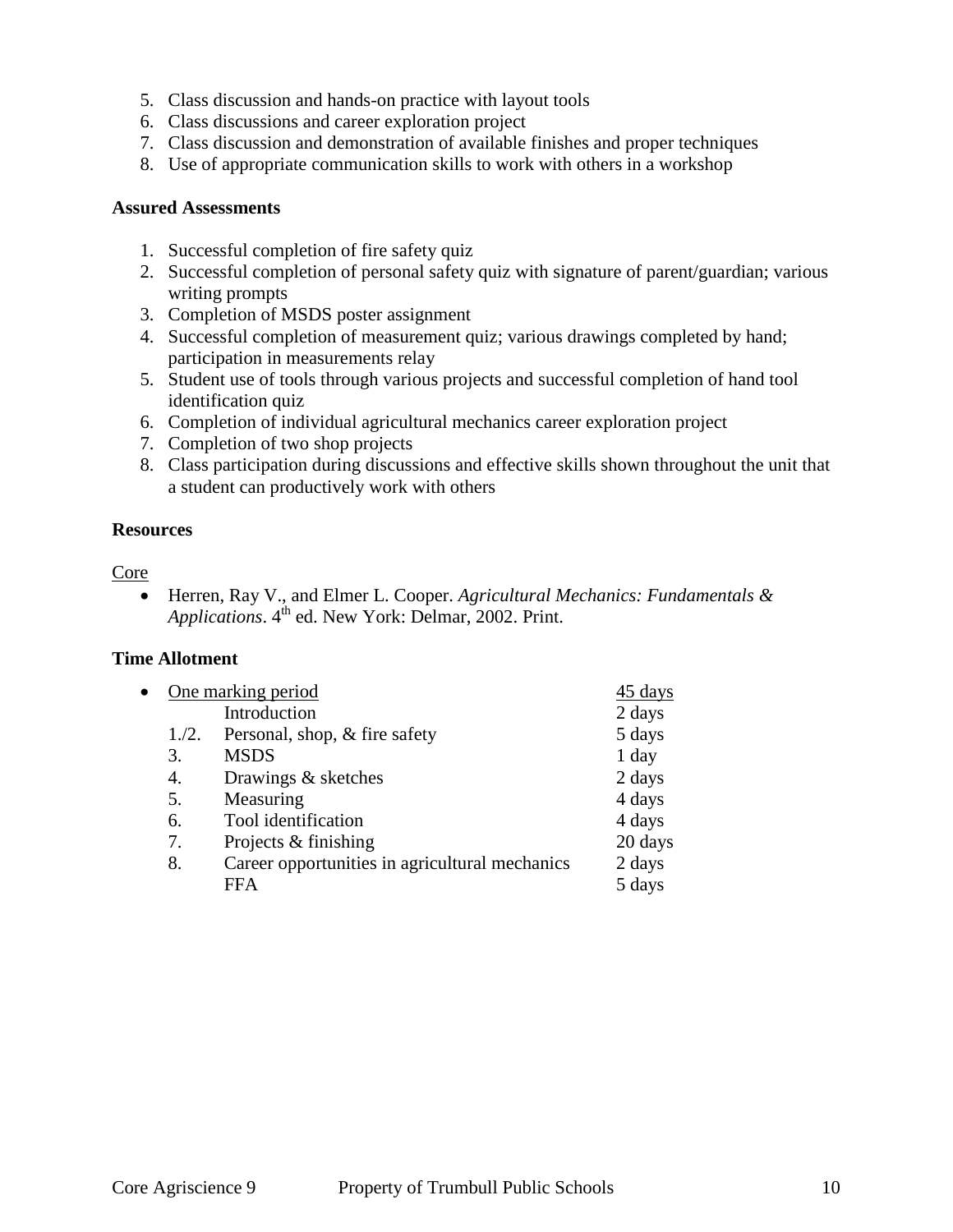## **UNIT 2 Plant Science**

This Unit is the ninth-grade agriscience student's first exposure to the study of plant science. The goal of the unit is to expose students to the importance of plant science and horticulture in their lives. Also, the concepts, terminology, and skills learned by students in this unit will be used in the sophomore and later years for more advanced plant technology concepts.

#### **Unit Goals**

At the completion of this unit, students will:

- 1. Discuss the aesthetic and economic importance that plants have on our lives and society.
- 2. Research career opportunities in plant science technology.
- 3. Identify the structures and functions of plant parts.
- 4. Classify and name plants using the binomial plant classification system.
- 5. Select and use appropriate techniques to demonstrate methods of plant propagation.
- 6. Explore new trends and emerging techniques in plant science technology.

#### **Unit Essential Questions**

- Why is it important that we learn about plant science technology?
- What are the important plant parts that we need to know in order to understand plant science technology?
- How are plants named and classified?
- How can we increase the numbers of specific plants so they can be studied, sold, or used for ornamental design?
- What career opportunities exist in the plant science and horticulture areas?
- What plant science technologies will affect our lives in the future?

#### **Scope and Sequence**

- 1. Class discussion based on state and national data related to the plant science and horticulture industries
- 2. Use of career materials and Internet websites (e.g., National FFA, *Occupational Outlook Handbook*) to identify and research careers related to plant science technology
- 3. Use of visual and stereomicroscopic techniques to identify structures in plant leaves, flowers, roots, and stems
- 4. Use of dichotomous plant identification keys to identify unknown plant species marketed through the Agriscience Program; collection and identification of outdoor plants around the students' residences
- 5. Demonstration of the following plant propagation techniques using video resources and demonstrations in the Agriscience greenhouses and plant tissue culture lab:
	- o Softwood cuttings with greenhouse and house plants
	- o Hardwood cuttings of outdoor plants
	- o Division and separation of perennials
	- o Sexual propagation via seeds
	- o Micropropagation or plant tissue culture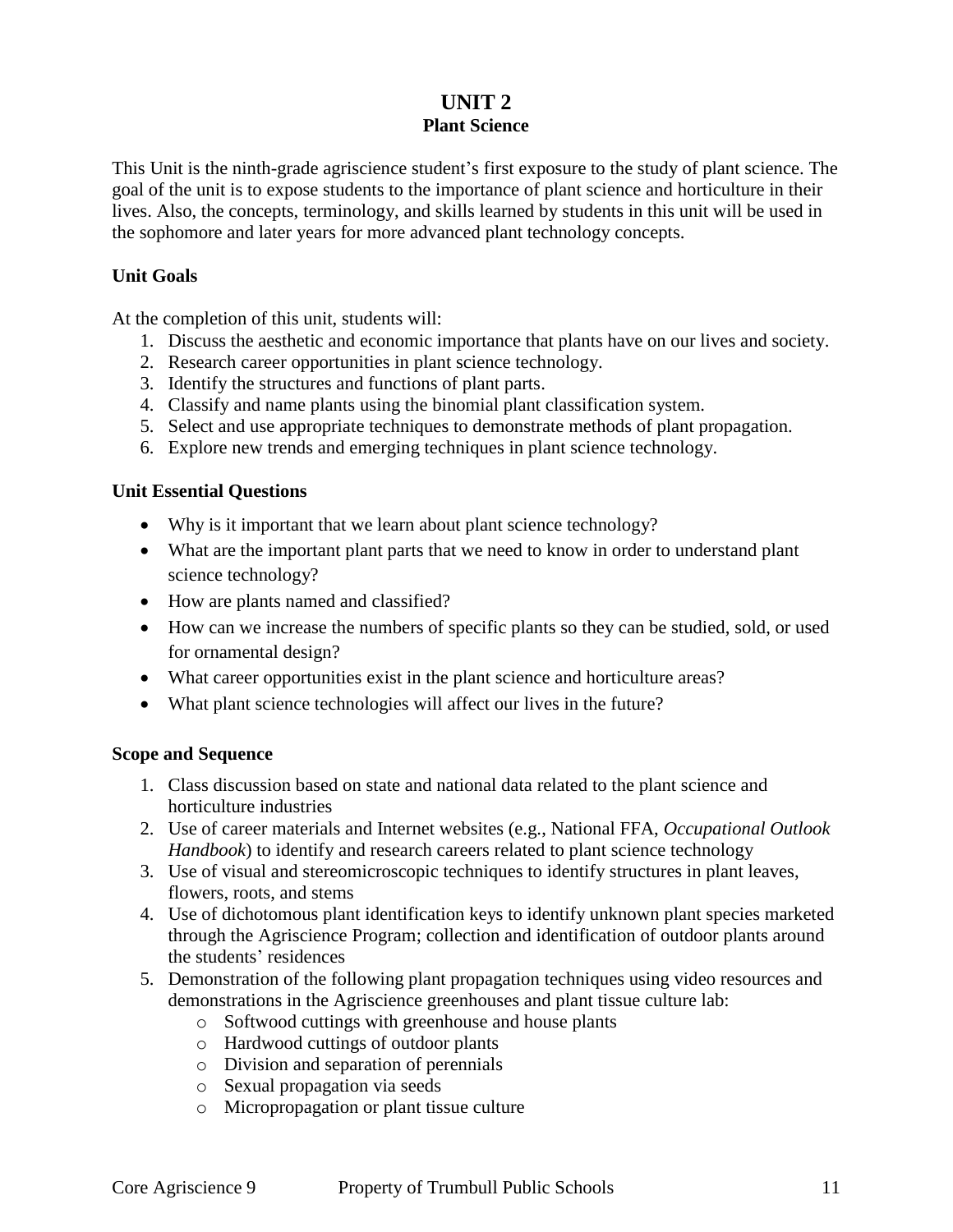6. Use of the school's hydroponic projects; demonstration of plant tissue culture techniques using online resources including YouTube videos and news from current plant industry online newsletters

#### **Assured Assessments**

- 1. Written essay on effects of plant technology on students' daily lives
- 2. PowerPoint presentation on identified plant science careers
- 3. Student drawings and identifications of plant parts and structures; quiz on plant anatomy
- 4. Correct identification of twenty different plants using both binomial and common names; use of both binomial and common names to correctly identify ten plants growing in or around students' homes
- 5. Plant propagation projects to be assessed by students' use of proper technique and the success rates of the propagation; quiz on plant propagation techniques
- 6. Oral presentation with visuals

#### **Resources**

#### Core

• Reiley, H. Edward, and Carroll L. Shry, Jr. *Introductory Horticulture*. 7<sup>th</sup> ed. Albany, NY: Delmar, 2007. Print.

#### **Time Allotment**

| $\bullet$ |  | One marking period                                  | 45 days |
|-----------|--|-----------------------------------------------------|---------|
|           |  | Introduction                                        | 2 days  |
|           |  | 1. Introduction of plant science to society         | 4 days  |
|           |  | 2. Career opportunities in plant science technology | 5 days  |
|           |  | 3. Plant anatomy                                    | 8 days  |
|           |  | 4. Plant taxonomy                                   | 4 days  |
|           |  | 5. Plant propagation                                | 12 days |
|           |  | 6. New and emerging plant science technologies      | 5 days  |
|           |  | <b>FFA</b>                                          | 5 days  |
|           |  |                                                     |         |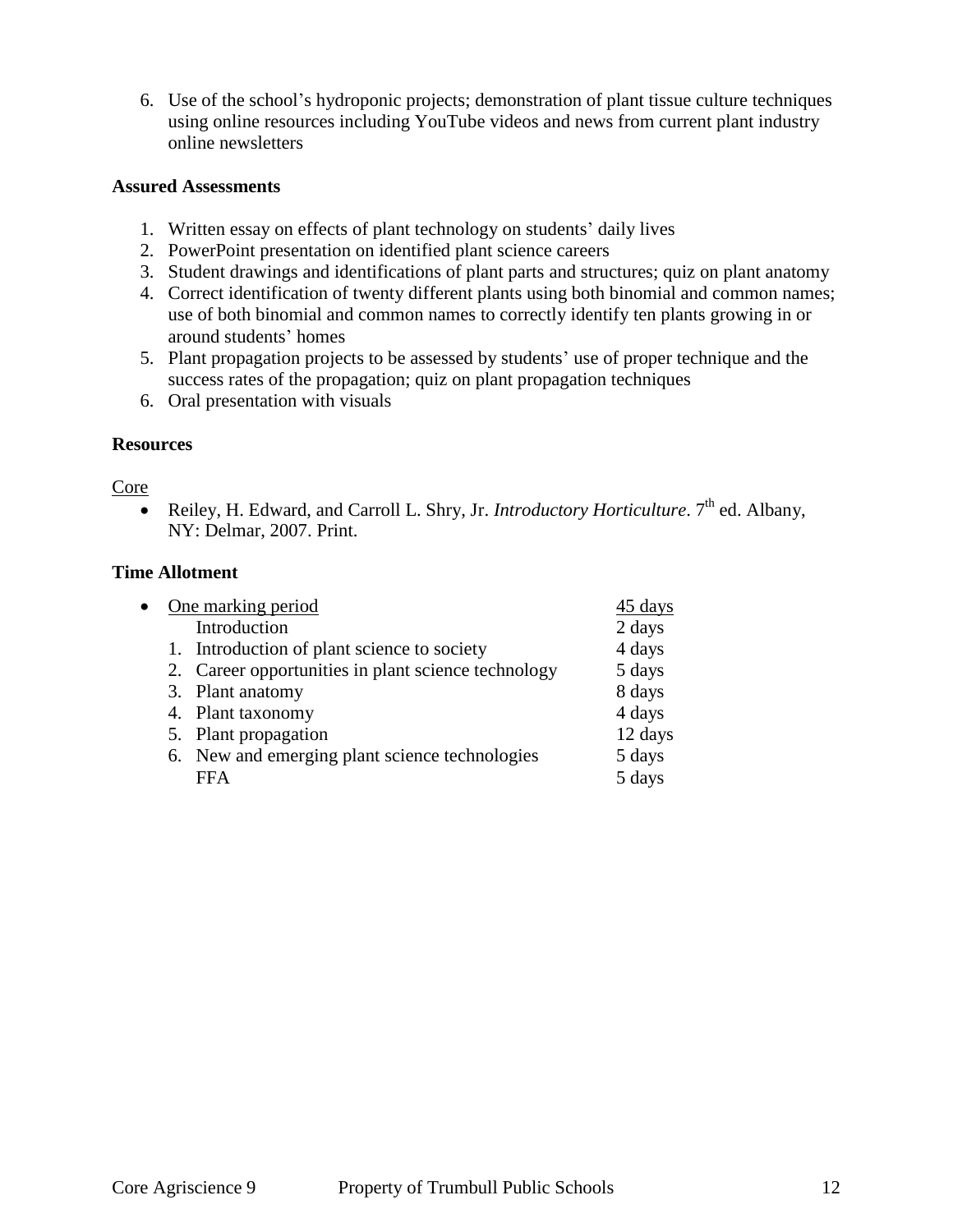## **UNIT 3 Animal Science**

This Unit, designed as exploratory instruction in the animal sciences, serves as a foundation for a study of the world of livestock, equine, laboratory animals, and companion animals. First, the classroom/laboratory component of the course focuses on animal science terms; the animal industry as it applies to the State of Connecticut and the United States; the humane treatment of animals; careers in animal science; animal feeding, care, and management of the animals on the school farm; cost of food and the farmer's share of the food dollar; animal contribution to human needs; and animal identification. Second, the FFA component emphasizes the development of leadership skills, personal growth, and career success through class, chapter, state and national activities. Career Development Events (CDEs) and Career Leadership Events (CLEs) provide opportunities to develop life skills. Third, the Supervised Agricultural Experience (SAE) program component is a planned, supervised, work-based application of concepts and skills learned in agricultural education instruction. The premise behind the SAE is to motivate students to see the real-world connections between what they are learning and what they will be doing when they graduate.

#### **Unit Goals**

At the completion of this unit, students will:

- 1. Recognize the importance of animals and their influence on society.
- 2. Describe the global utilization of Connecticut's food, fiber, and related agricultural occupations.
- 3. Recognize common breeds of animals, including both farm and companion animals.
- 4. Be acquainted with and use terms associated with animal science
- 5. Compare and contrast characteristics of common farm animals, including dairy and beef cattle, sheep, swine, horses, goats, and rabbits.
- 6. Identify and describe the products obtained from beef and dairy cattle, their breed characteristics and history, and nutritional and health requirements.
- 7. Investigate the characteristics, nutritional needs and health requirements, and consumer uses of various farm and companion animals.
- 8. Know the factors determining prices, expenses, and profits.
- 9. Investigate careers in animal science, knowing the personal and educational qualifications, training required, and employment opportunities.
- 10. Begin to develop a Supervised Agricultural Experience (SAE) related to animal science.

#### **Unit Essential Questions**

- What is animal science?
- In what ways do animals affect the quality of life?
- How do animals play a multi-faceted role in sustaining and improving the quality of human life?
- How do animals contribute to human needs?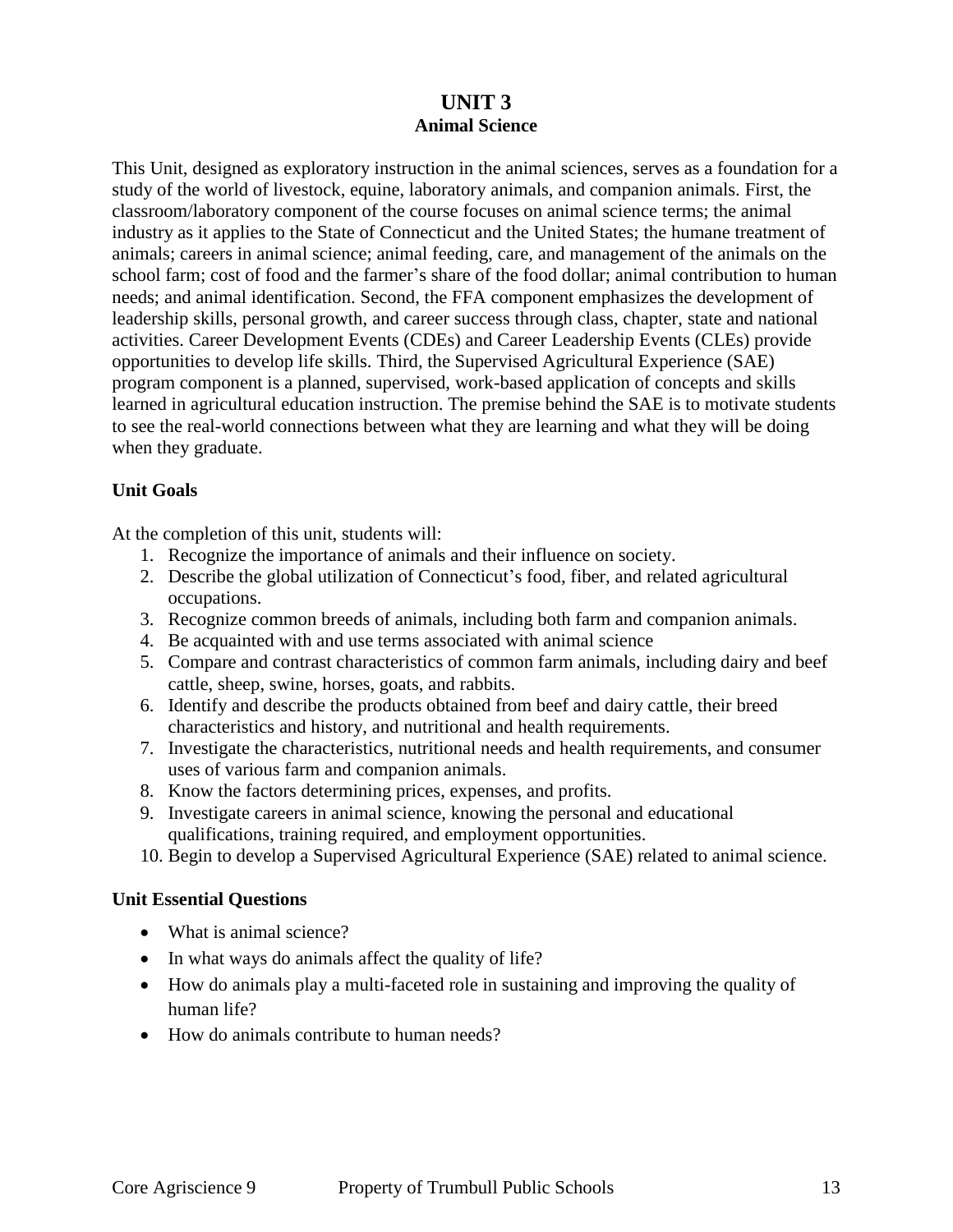#### **Scope and Sequence**

- 1. Reading of "Animal Contributions to Human Needs"; classroom discussion of economic and social value of animals in human society and the role of organizations such as humane societies and People for the Ethical Treatment of Animals (PETA)
- 2. Orientation to and discussion of Connecticut's agricultural base as it relates to animal agriculture; attendance at either The Big E or the Durham Fair
- 3. Lecture and discussion on characteristics of "ideal" body types of farm animals; compilation of information on farm animals from farm tour or fair visit; research of animals' nutritional requirements
- 4. Compilation of a glossary of animal science terms
- 5. Small-group activity in which students conduct Internet research to review animal characteristics and the rearing and management programs or operations for each species; worksheet on the ruminant digestive system
- 6. Lecture and discussion on the dairy and beef industries: terms associated with the industries and products; film *The Amazing Ruminant Animal*; origin and background of the breeds; genetic principles concerning breed color
- 7. Industry handout "Good Things from Beef Cattle"; Internet research and classroom discussion on various breed groups
- 8. Film *Are Food Prices Too High? Compared to What?*; collection, analysis, and graphing of animal economic information
- 9. Lecture and discussion on career opportunities related to animal science, including development of career portfolio
- 10. Lecture and discussion on SAE requirement; handouts and online and other research to obtain career information, including [www.FFA.org](http://www.ffa.org/) to research awards and financial support from FFA; chapter, state, and national programs; and scholarships

#### **Assured Assessments**

- 1. Completion of questions, graphing, and quiz related to "Animal Contributions to Human Needs"; participation in classroom discussion through thoughtful and critical questions and answers regarding animal agriculture
- 2. Questionnaire related to The Big E or the Durham Fair
- 3. Completion of the Farm Tour handout, and related quiz
- 4. Accurate use in discussion of the terms related to animal characteristics and care
- 5. Group project involving Venn diagram of animal characteristics; completion of worksheet questions
- 6. Quiz on beef and dairy cattle
- 7. Student research on assigned animal groups
- 8. Completion of *Are Food Prices Too High? Compared to What?* Exercise
- 9. Development of career portfolio based on rubric
- 10. Successful search for online SAE information and development of summer SAE proposal

#### **Resources**

#### Core

 Burton, L. DeVere, and Elmer L. Cooper. *Agriscience: Fundamentals & Applications*. 2nd ed. New York: Delmar, 1995. Print.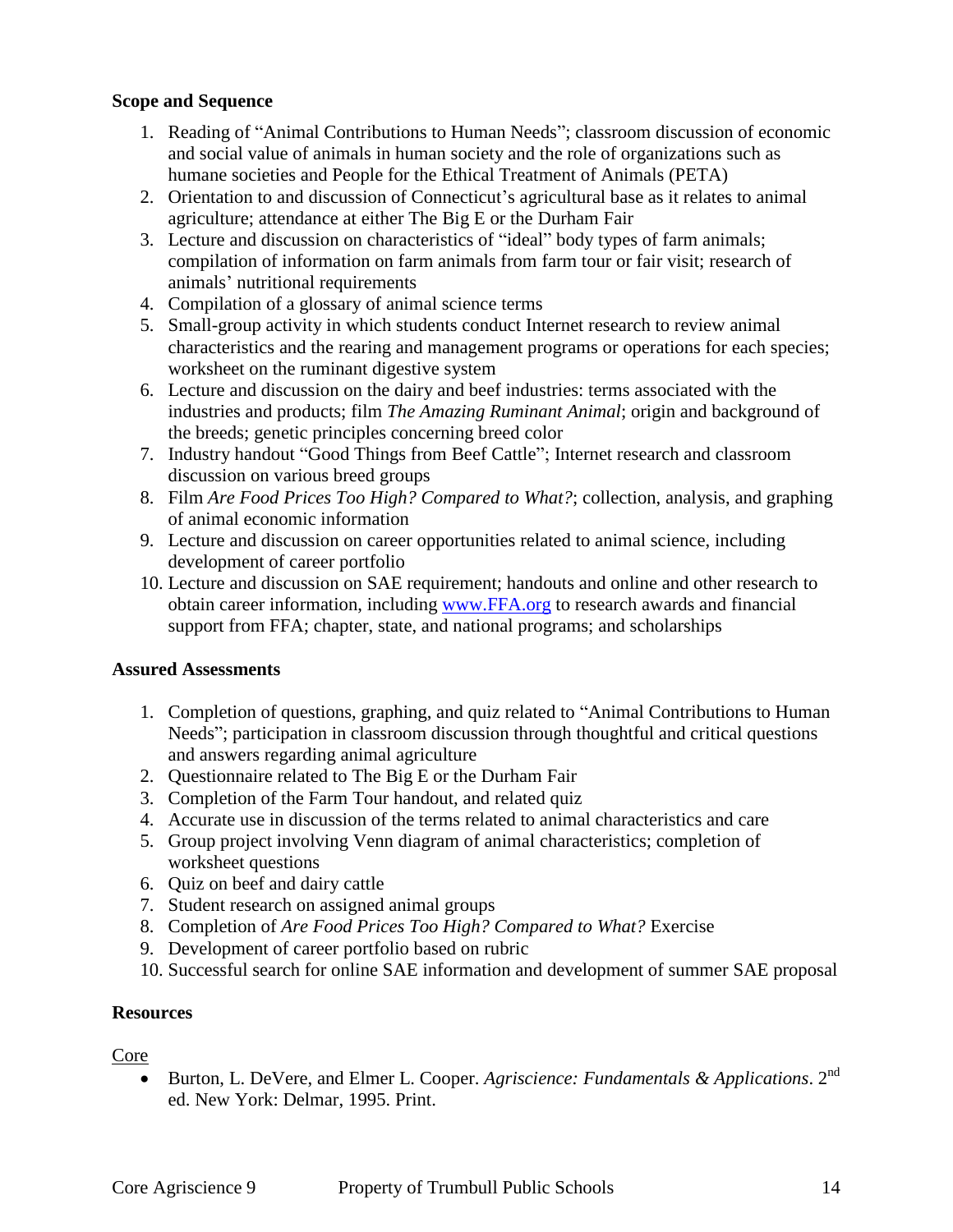### **Time Allotment**

| One marking period                                            | 45 days |
|---------------------------------------------------------------|---------|
| Introduction                                                  | 4 days  |
| Farm tour                                                     | 3 days  |
| Animal contributions to human needs                           | 5 days  |
| Livestock industry in Connecticut and the entire<br>$\bullet$ |         |
| <b>United States</b>                                          | 4 days  |
| Terms associated with various animals<br>$\bullet$            | 3 days  |
| (Non) ruminant digestive systems                              | 3 days  |
| Overview of the dairy industry and products<br>$\bullet$      | 3 days  |
| Good things from beef, lamb, and pork<br>٠                    | 2 days  |
| Animal health, nutrition, and genetics<br>$\bullet$           | 5 days  |
| Student research about an animal species<br>$\bullet$         | 3 days  |
| FFA/Supervised Agricultural Experience program<br>$\bullet$   | 6 days  |
| Career exploration in animal science                          | 4 days  |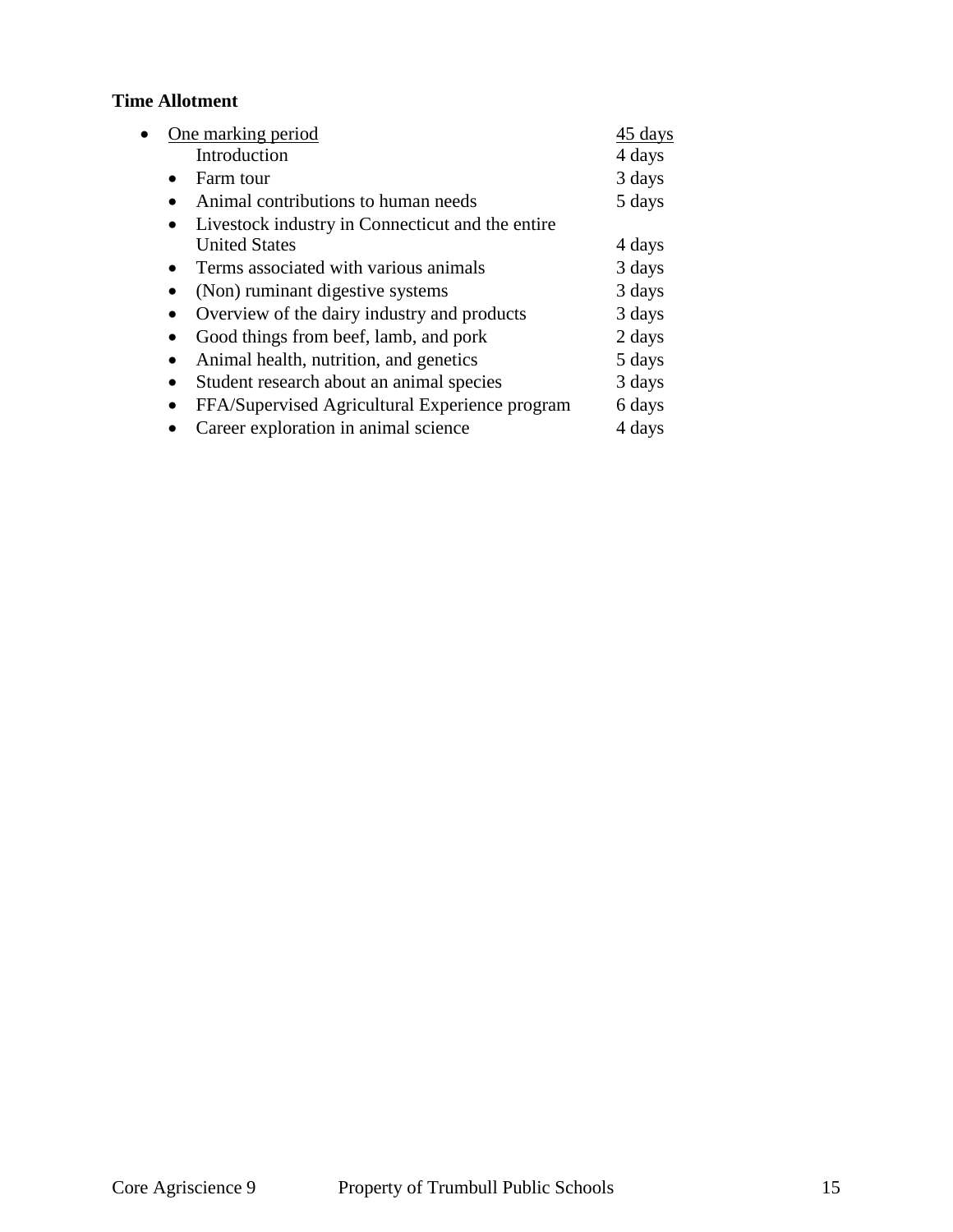## **UNIT 4 Agricultural Biotechnology**

This Unit's grade 9 introduction to agricultural biotechnology serves as a foundation for a study of the world of genetics, molecular biology, genetic engineering, and bioinformatics. The classroom/laboratory component of the course focuses on obtaining an understanding of the history of agricultural biotechnology and its place in the students' life experience. Students will also achieve a preliminary exposure to cellular reproduction and nucleic acid synthesis. Second, the FFA component emphasizes the development of leadership skills, personal growth, and career success through class, chapter, state, and national activities. Finally, the Supervised Agricultural Experience (SAE) program component is a planned, supervised, work-based application of concepts and skills learned in agricultural education instruction. The premise behind the SAE is to motivate students to see the real-world connections between what they are learning and what they will be doing when they graduate

#### **Unit Goals**

At the completion of this unit, students will:

- 1. Recognize the importance of agricultural biotechnology and its influence on society.
- 2. Understand the historical development of agricultural biotechnology and its impact on societal advancement.
- 3. Compare and contrast prokaryotic and eukaryotic cell anatomy.
- 4. Understand modern consumer applications of biotechnology.
- 5. Explore the processes involved in DNA replication and protein synthesis from MRNA synthesis to protein production.
- 6. Investigate the gene therapy applications of adult pluripotent stem cells and CRISPER Cas-9 technologies.
- 7. Explore the technologies involved in biotechnology analysis and applications, including gel electrophoresis, PCR, Southern blot analysis, and plasmid insertion.
- 8. Investigate current commercial applications of modern biotechnology.
- 9. Investigate the importance of genetically modified organisms and the processes involved in their production.
- 10. Discuss the concerns being voiced regarding ethical issues related to agricultural biotechnology.
- 11. Investigate careers in biotechnology, including personal and educational qualifications, required training, and employment opportunities.
- 11. Understand the history and mission of FFA and begin to develop a Supervised Agricultural Experience (SAE) program.

#### **Unit Essential Questions**

- What are the benefits of biotechnology for humans and for the environment?
- How are basic principles of molecular biology exploited to create powerful tools for biotechnology?
- What ethical issues arise from advances in biotechnology, and how are they mitigated?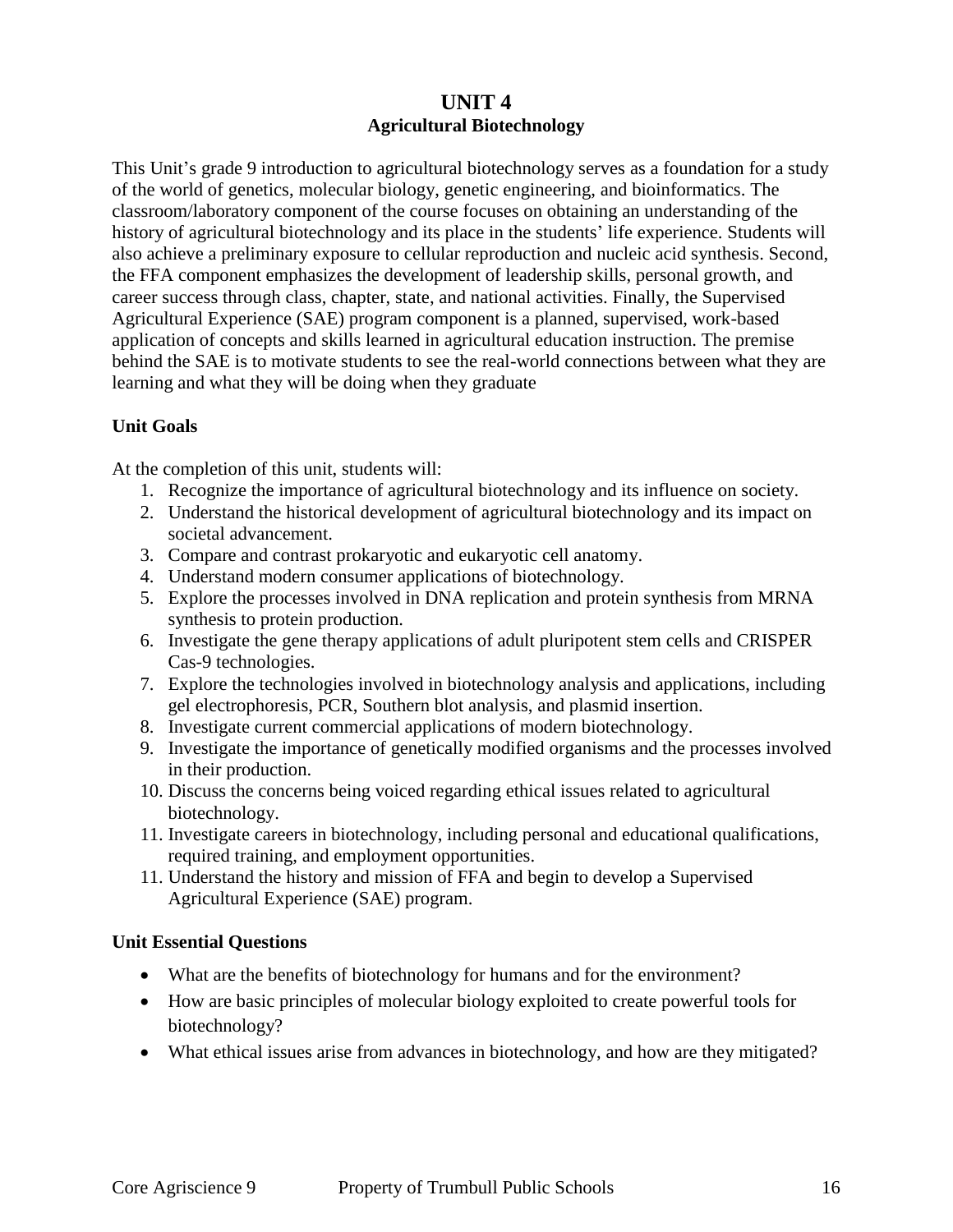#### **Scope and Sequence**

- 1. Classroom discussions of economic and social value of agricultural biotechnology and its applications in human society.
- 2. Compilation of timeline of significant historical events in agricultural biotechnology
- 3. Use and discussion of terms related to cellular anatomy and cell function; Venn diagram of similarities and differences between cell types
- 4. Lecture on food, fiber, pharmaceutical, and engineering-based products used on a daily basis that come from agricultural biotechnology
- 5. Lecture and discussion on the principles of DNA replication and protein synthesis; student teamwork to produce DNA models using craft beads and pipe cleaners
- 6. Lecture and discussion on APSC technology and CRISPER discovery and applications to medicine and gene therapy; relevant TED Talks
- 7. Explanation and demonstration of equipment involved in biotechnology research, including micropipetters and gel electrophoresis separation technology
- 8. Classroom discussions of technologies involved in genome sequencing and nucleic acid blotting, including evaluation of technologies involve PCR and RT PCR
- 9. Classroom discussions of impact of GMOs in crop production
- 10. Lecture and discussion on ethical dilemmas related to applications of agricultural biotechnology, including pro/con discussion
- 11. Discussion of various options related to careers in agricultural biotechnology, including job opportunities and educational requirements
- 12. Discussion of the mission of FFA education and the duties of members at FFA meetings; review of appropriate information in *FFA Student Handbook*

#### **Assured Assessments**

- 1. Participation in classroom discussion through thoughtful and critical questions and answers regarding biotechnology in agriculture; relevant written answers and quiz
- 2. Written answers to questions on class handouts; quiz
- 3. Venn diagram comparing and contrasting prokaryotic and eukaryotic cell anatomy
- 4. Written answers to quiz questions
- 5. Laboratory report on DNA synthesis activity
- 6. Written and oral answers to questions on this Unit module
- 7. Laboratory report on electrophoresis separation of negatively charged dyes
- 8. Written answers to questions associated with Unit module
- 9. Written answers to questions associated with Unit module on gene insertion technologies and applications
- 10. Written answers to quiz questions on issues of importance in agricultural biotechnology ethics
- 11. Careers roundtable discussion in class
- 12. Written answers to quiz questions on appropriate FFA topics

#### **Resources**

#### Core

- Kausch, Albert P. *The Way We Work with Life*. PowerPoint Educational Presentation, 2001. Print.
- University of Nebraska Crop Lessons. UNLA Internet Educational Service.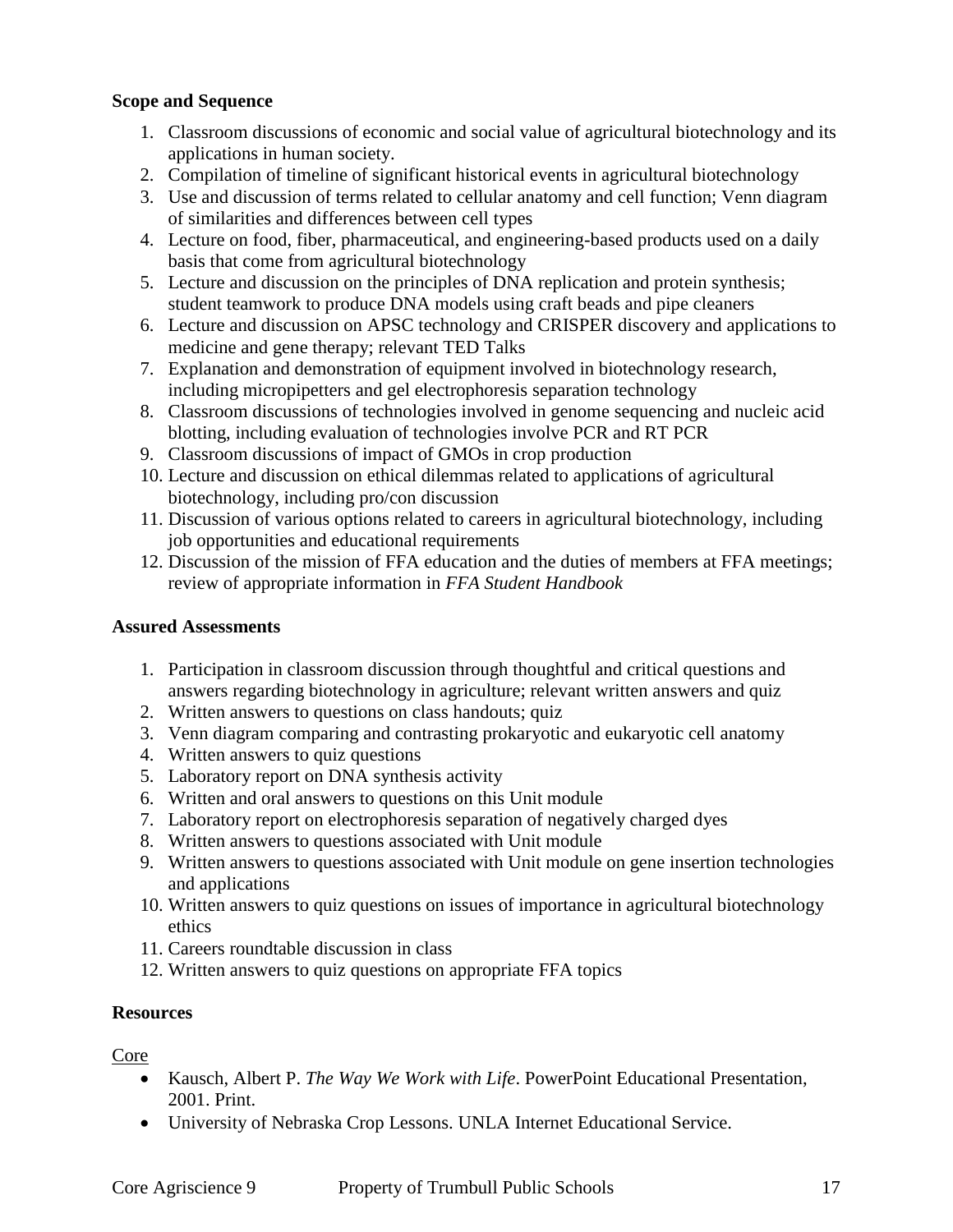### **Time Allotment**

|  | One marking period                                   | 45 days |
|--|------------------------------------------------------|---------|
|  | 1. Introduction to agricultural biotechnology        | 2 days  |
|  | 2. History of agricultural biotechnology             | 2 days  |
|  | 3. Prokaryotic and eukaryotic cell anatomy           | 2 days  |
|  | 4. Applications of agricultural biotechnology        | 4 days  |
|  | 5. DNA replication and protein synthesis             | 5 days  |
|  | 6. Adult stem cell and CRISPER Cas-9 technology      | 3 days  |
|  | 7. Principles of DNA sequencing and gene transfer    | 7 days  |
|  | 8. Tools and techniques of biotechnology             | 5 days  |
|  | 9. Genetically modified organisms                    | 5 days  |
|  | 10. Ethics of agricultural biotechnology             | 2 days  |
|  | 11. Career exploration in agricultural biotechnology | 2 days  |
|  | 12. FFA/Supervised Agricultural Experience program   | 6 days  |
|  |                                                      |         |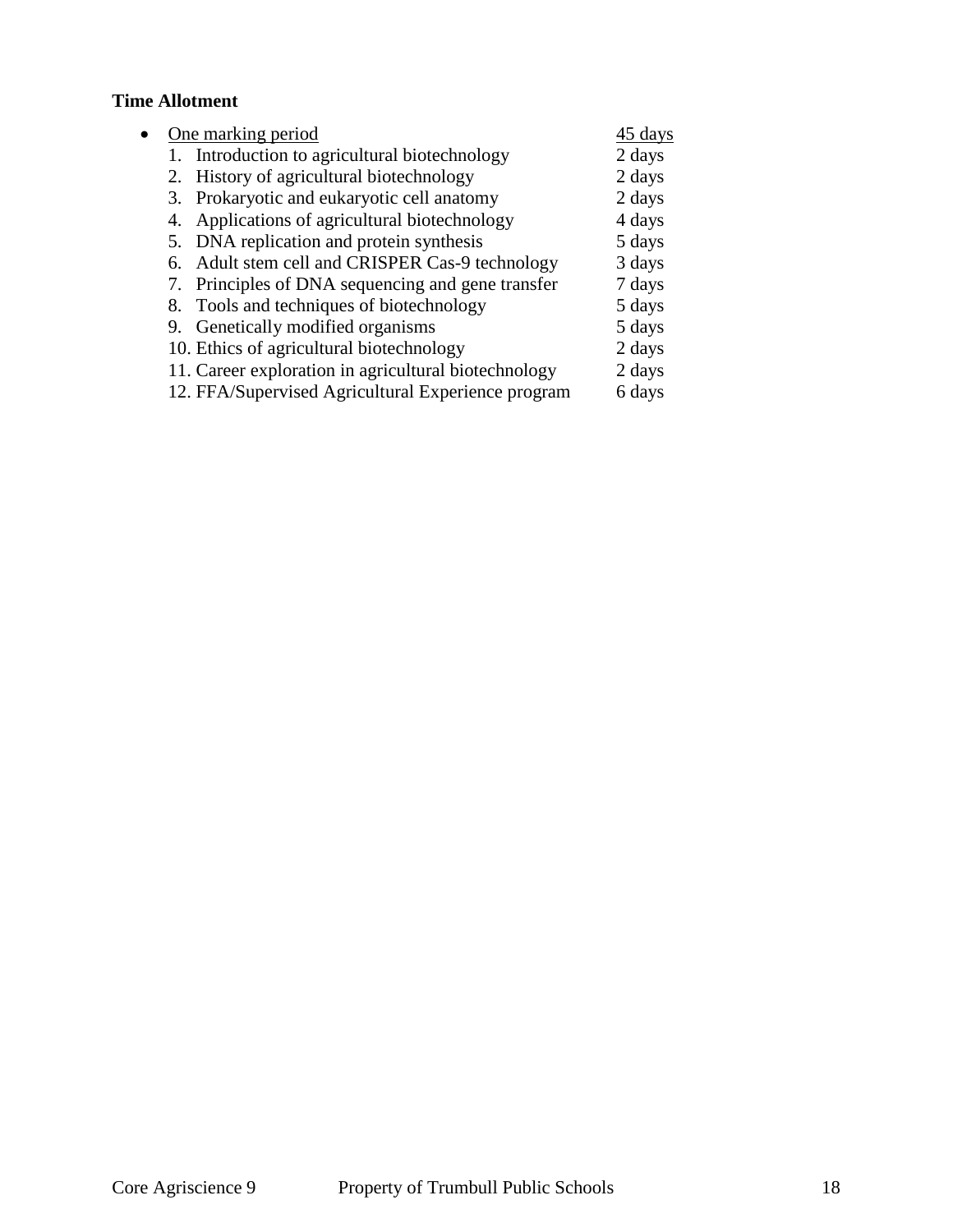## **COURSE CREDIT**

One credit One class period daily for a full year

## **PREREQUISITES**

Entrance into the Trumbull Regional Agriscience & Biotechnology Program.

## **ASSURED STUDENT PERFORMANCE RUBRICS**

- Trumbull High School School-Wide Writing Rubric
- Trumbull High School School-Wide Problem-Solving Rubric
- Trumbull High School Independent Learning and Thinking Rubric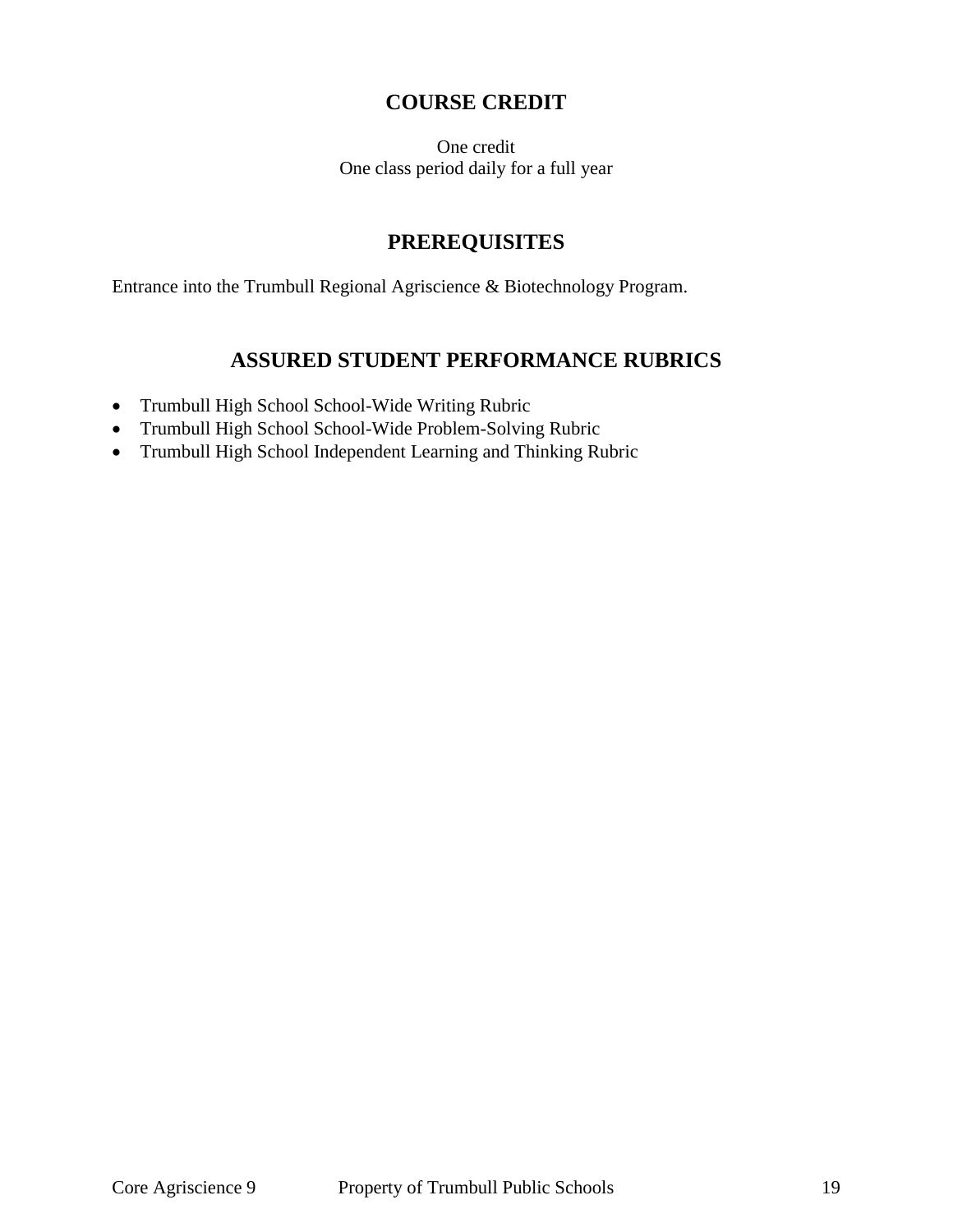## **SCHOOL-WIDE RUBRICS**

| Category/<br>Weight            | <b>Exemplary</b><br><b>Student work:</b>                                                                                                                                                                               | Goal<br>3<br><b>Student work:</b>                                                                                                                                                                   | <b>Working Toward Goal</b><br><b>Student work:</b>                                                                                                                                   | <b>Needs Support</b><br>$1 - 0$<br><b>Student work:</b>                                                                                                                                             |
|--------------------------------|------------------------------------------------------------------------------------------------------------------------------------------------------------------------------------------------------------------------|-----------------------------------------------------------------------------------------------------------------------------------------------------------------------------------------------------|--------------------------------------------------------------------------------------------------------------------------------------------------------------------------------------|-----------------------------------------------------------------------------------------------------------------------------------------------------------------------------------------------------|
| Purpose<br>X                   | • Establishes and maintains<br>a clear purpose<br>• Demonstrates an<br>insightful understanding<br>of audience and task                                                                                                | • Establishes and<br>maintains a purpose<br>Demonstrates an<br>$\bullet$<br>accurate awareness of<br>audience and task                                                                              | Establishes a purpose<br>$\bullet$<br>Demonstrates an<br>awareness of audience<br>and task                                                                                           | • Does not establish a<br>clear purpose<br>• Demonstrates<br>limited/no awareness of<br>audience and task                                                                                           |
| Organization<br>X              | • Reflects sophisticated<br>organization throughout<br>• Demonstrates logical<br>progression of ideas<br>• Maintains a clear focus<br>• Utilizes effective<br>transitions                                              | • Reflects organization<br>throughout<br>• Demonstrates logical<br>progression of ideas<br>Maintains a focus<br>Utilizes transitions                                                                | • Reflects some<br>organization throughout<br>• Demonstrates logical<br>progression of ideas at<br>times<br>• Maintains a vague focus<br>May utilize some<br>ineffective transitions | • Reflects little/no<br>organization<br>• Lacks logical<br>progression of ideas<br>• Maintains little/no<br>focus<br>• Utilizes ineffective or<br>no transitions                                    |
| Content<br>X.                  | • Is accurate, explicit, and<br>vivid<br>• Exhibits ideas that are<br>highly developed and<br>enhanced by specific<br>details and examples                                                                             | • Is accurate and relevant<br>• Exhibits ideas that are<br>developed and<br>supported by details and<br>examples                                                                                    | • May contain some<br>inaccuracies<br>• Exhibits ideas that are<br>partially supported by<br>details and examples                                                                    | • Is inaccurate and<br>unclear<br>$\bullet$ Exhibits limited/no<br>ideas supported by<br>specific details and<br>examples                                                                           |
| Use of<br>Language<br>$X \sim$ | • Demonstrates excellent<br>use of language<br>• Demonstrates a highly<br>effective use of standard<br>writing that enhances<br>communication<br>• Contains few or no errors.<br>Errors do not detract from<br>meaning | Demonstrates<br>competent use of<br>language<br>Demonstrates effective<br>use of standard writing<br>conventions<br>Contains few errors.<br>$\bullet$<br>Most errors do not<br>detract from meaning | • Demonstrates use of<br>language<br>• Demonstrates use of<br>standard writing<br>conventions<br>• Contains errors that<br>detract from meaning                                      | Demonstrates limited<br>competency in use of<br>language<br>• Demonstrates limited<br>use of standard writing<br>conventions<br>• Contains errors that<br>make it difficult to<br>determine meaning |

## **Rubric 2: Write Effectively**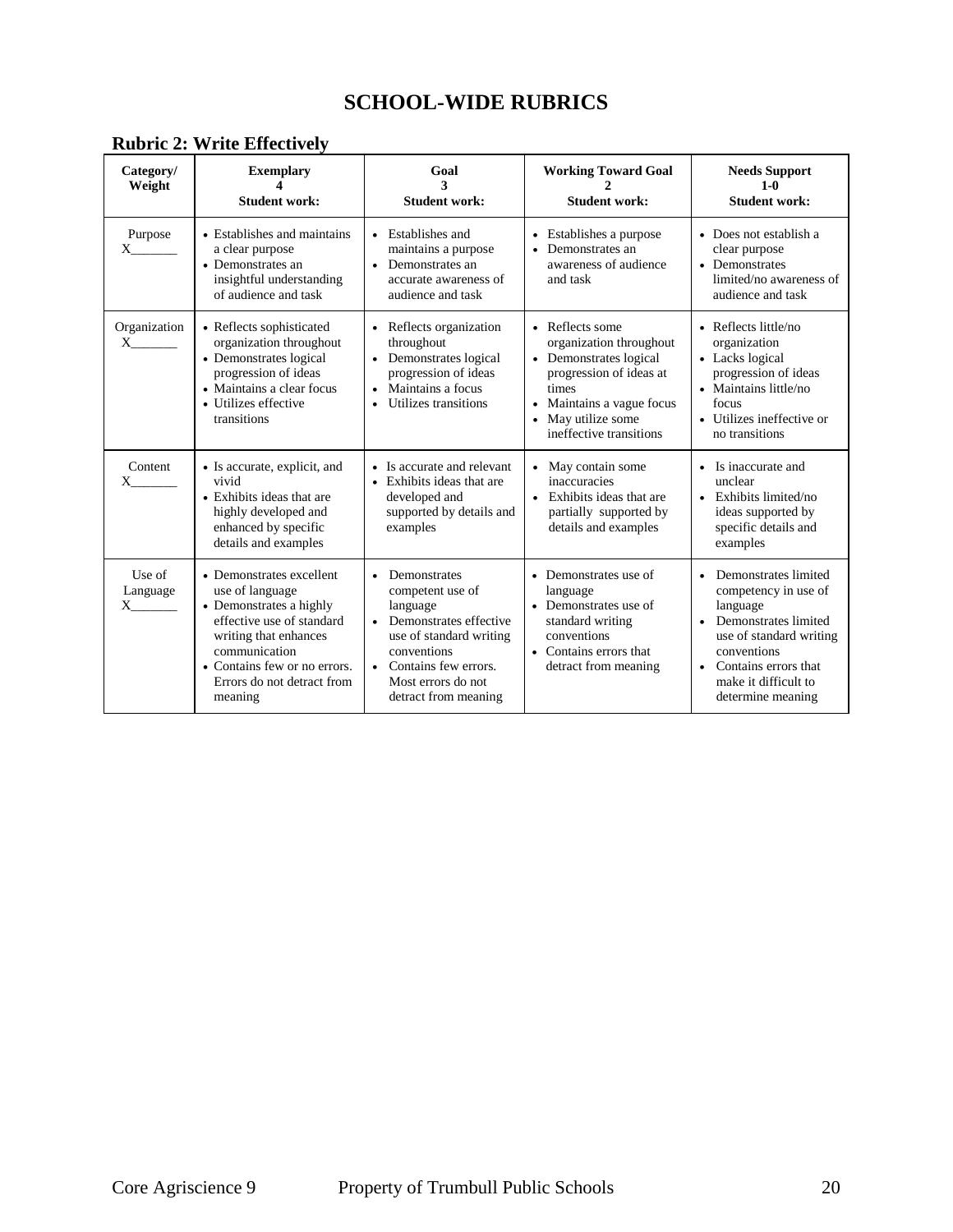| Category/Weight                                         | <b>Exemplary</b>                                                                                                                                          | Goal<br>3                                                                                                                                                  | <b>Working Toward Goal</b>                                                                                                                        | <b>Needs Support</b><br>$1-0$                                                                                                                                             |
|---------------------------------------------------------|-----------------------------------------------------------------------------------------------------------------------------------------------------------|------------------------------------------------------------------------------------------------------------------------------------------------------------|---------------------------------------------------------------------------------------------------------------------------------------------------|---------------------------------------------------------------------------------------------------------------------------------------------------------------------------|
| Understanding<br>$X \sim$                               | Student demonstrates<br>clear understanding of<br>the problem and the<br>complexities of the task                                                         | Student demonstrates<br>sufficient understanding of the<br>problem and most of the<br>complexities of the task                                             | Student demonstrates<br>some understanding of the<br>problem but requires<br>assistance to complete the<br>task                                   | Student demonstrates<br>limited or no<br>understanding of the<br>fundamental problem<br>after assistance with<br>the task                                                 |
| Research<br>$X \sim$                                    | Student gathers<br>compelling information<br>from multiple sources<br>including digital, print,<br>and interpersonal                                      | Student gathers sufficient<br>information from multiple<br>sources including digital, print,<br>and interpersonal                                          | Student gathers some<br>information from few<br>sources including digital,<br>print, and interpersonal                                            | Student gathers<br>limited or no<br>information                                                                                                                           |
| Reasoning and<br>Strategies<br>$X \sim$                 | Student demonstrates<br>strong critical thinking<br>skills to develop a<br>comprehensive plan<br>integrating multiple<br>strategies                       | Student<br>demonstrates sufficient<br>critical thinking skills to<br>develop a cohesive plan<br>integrating strategies                                     | Student<br>demonstrates some<br>critical thinking skills to<br>develop a plan integrating<br>some strategies                                      | Student demonstrates<br>limited or no critical<br>thinking skills and no<br>plan                                                                                          |
| <b>Final Product</b><br>and/or Presentation<br>$X \sim$ | Solution shows deep<br>understanding of the<br>problem and its<br>components.<br>Solution shows<br>extensive use of 21st<br>Century Technology<br>Skills. | Solution shows sufficient<br>understanding of the problem<br>and its components.<br>Solution shows sufficient use<br>of 21st Century Technology<br>Skills. | Solution shows some<br>understanding of the<br>problem and its<br>components.<br>Solution shows some use<br>of 21st Century<br>Technology Skills. | Solution shows<br>limited or no<br>understanding of the<br>problem and its<br>components.<br>Solution shows<br>limited or no use of<br>21st Century<br>Technology Skills. |

| <b>Rubric 3: Problem Solving through Critical Thinking</b> |  |
|------------------------------------------------------------|--|
|------------------------------------------------------------|--|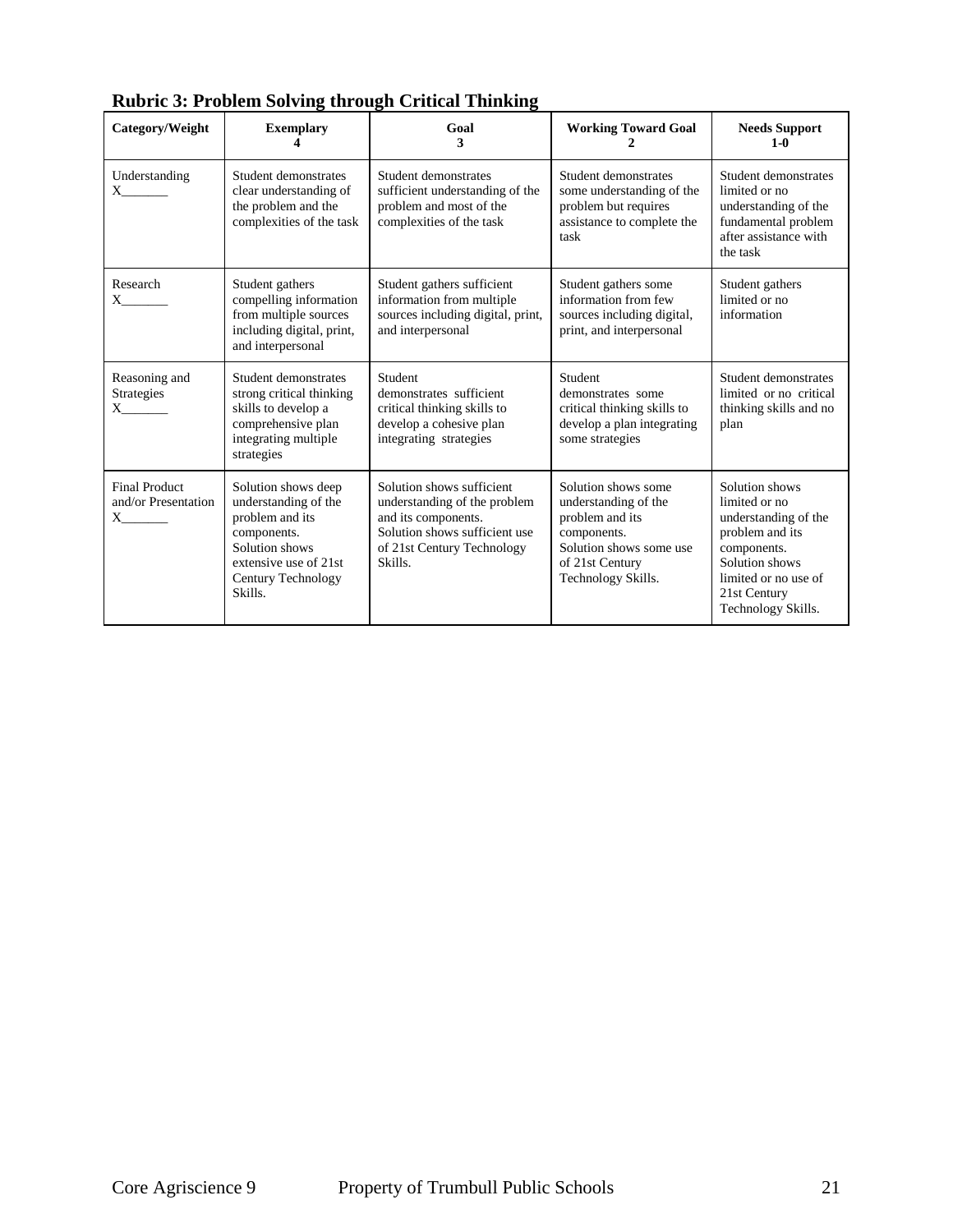| Category/Weight                                                      | <b>Exemplary</b>                                                                                                                                                                                                                                                             | Goal<br>3                                                                                                                                                                                                                                         | <b>Working Toward</b><br>Goal                                                                                                                                                                                                                  | <b>Needs Support</b><br>$1-0$                                                                                                                                                                                                                       |
|----------------------------------------------------------------------|------------------------------------------------------------------------------------------------------------------------------------------------------------------------------------------------------------------------------------------------------------------------------|---------------------------------------------------------------------------------------------------------------------------------------------------------------------------------------------------------------------------------------------------|------------------------------------------------------------------------------------------------------------------------------------------------------------------------------------------------------------------------------------------------|-----------------------------------------------------------------------------------------------------------------------------------------------------------------------------------------------------------------------------------------------------|
| Proposal<br>$X \sim$                                                 | Student demonstrates a<br>strong sense of initiative<br>by generating compelling<br>questions, creating<br>uniquely original<br>projects/work.                                                                                                                               | Student demonstrates initiative<br>by generating appropriate<br>questions, creating original<br>projects/work.                                                                                                                                    | Student demonstrates<br>some initiative by<br>generating questions,<br>creating appropriate<br>projects/work.                                                                                                                                  | Student demonstrates<br>limited or no initiative<br>by generating few<br>questions and creating<br>projects/work.                                                                                                                                   |
| Independent<br>Research &<br>Development<br>$X$ <sub>_________</sub> | Student is analytical,<br>insightful, and works<br>independently to reach a<br>solution.                                                                                                                                                                                     | Student is analytical, and<br>works productively to reach a<br>solution.                                                                                                                                                                          | Student reaches a<br>solution with direction.                                                                                                                                                                                                  | Student is unable to<br>reach a solution<br>without consistent<br>assistance.                                                                                                                                                                       |
| Presentation of<br><b>Finished Product</b><br>$X \qquad \qquad$      | Presentation shows<br>compelling evidence of an<br>independent learner and<br>thinker.<br>Solution shows deep<br>understanding of the<br>problem and its<br>components.<br>Solution shows extensive<br>and appropriate<br>application of 21 <sup>st</sup><br>Century Skills. | Presentation shows clear<br>evidence of an independent<br>learner and thinker.<br>Solution shows adequate<br>understanding of the problem<br>and its components.<br>Solution shows adequate<br>application of 21 <sup>st</sup> Century<br>Skills. | Presentation shows<br>some evidence of an<br>independent learner<br>and thinker.<br>Solution shows some<br>understanding of the<br>problem and its<br>components.<br>Solution shows some<br>application of 21 <sup>st</sup><br>Century Skills. | Presentation shows<br>limited or no evidence<br>of an independent<br>learner and thinker.<br>Solution shows limited<br>or no understanding of<br>the problem.<br>Solution shows limited<br>or no application of<br>21 <sup>st</sup> Century Skills. |

**Rubric 5: Independent Learners And Thinkers**